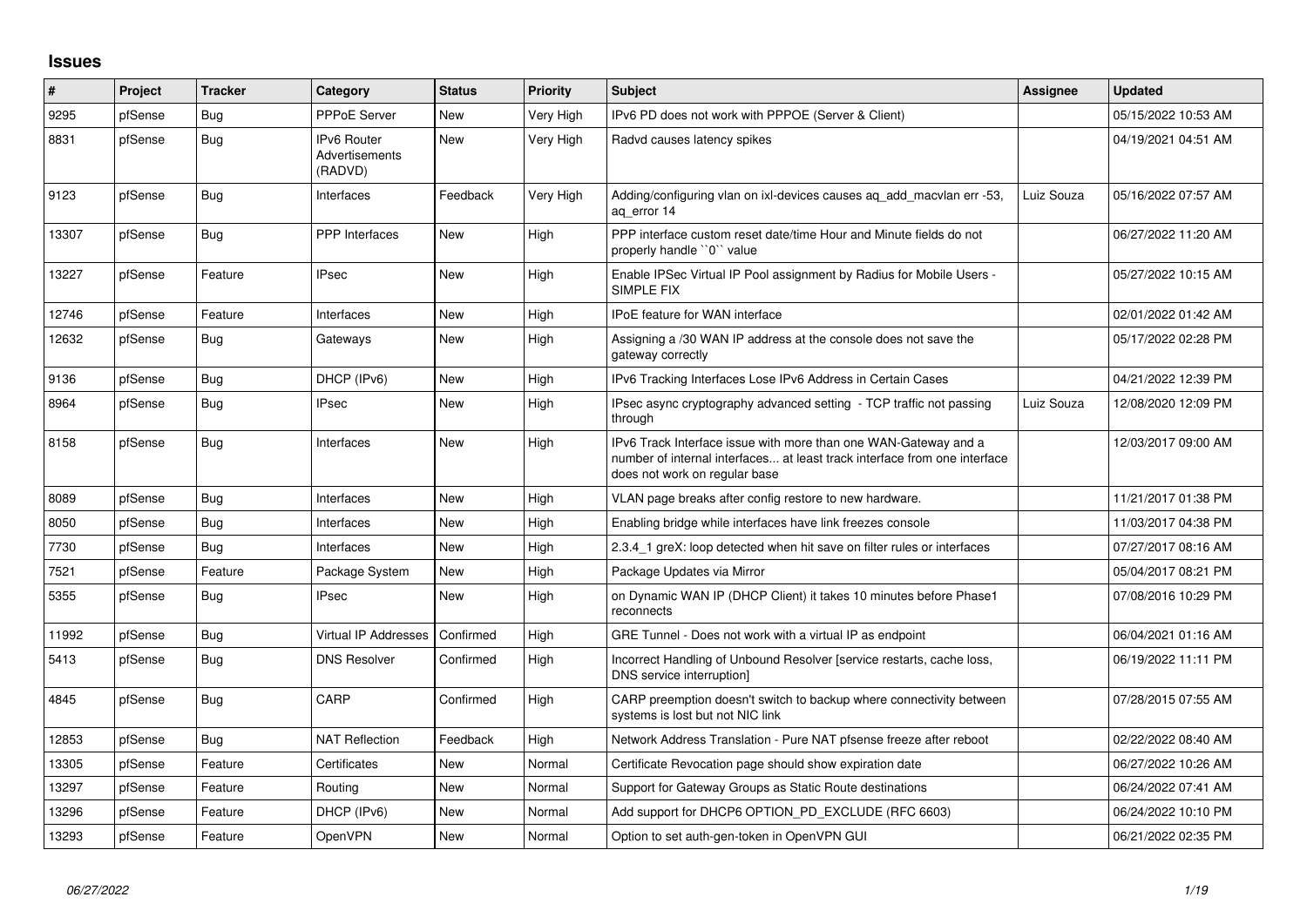| $\#$  | Project | <b>Tracker</b> | Category                 | <b>Status</b> | <b>Priority</b> | <b>Subject</b>                                                                                    | Assignee            | <b>Updated</b>      |
|-------|---------|----------------|--------------------------|---------------|-----------------|---------------------------------------------------------------------------------------------------|---------------------|---------------------|
| 13288 | pfSense | Bug            | Configuration<br>Backend | <b>New</b>    | Normal          | Encode FreeRADIUS Custom Options                                                                  |                     | 06/20/2022 10:36 AM |
| 13287 | pfSense | Feature        | Configuration<br>Backend | New           | Normal          | Encode OpenVPN Custom Options                                                                     |                     | 06/20/2022 10:33 AM |
| 13280 | pfSense | Bug            | Unknown                  | New           | Normal          | Entries duplicated in /boot/loader.conf                                                           |                     | 06/19/2022 11:11 AM |
| 13279 | pfSense | <b>Bug</b>     | Interfaces               | New           | Normal          | DHCP config override affects Gateway installation.                                                |                     | 06/17/2022 07:25 AM |
| 13277 | pfSense | <b>Bug</b>     | <b>IGMP Proxy</b>        | New           | Normal          | <b>IGMP Proxy webConfigurator Page Always Produces Error</b>                                      |                     | 06/16/2022 07:50 PM |
| 13276 | pfSense | Bug            | <b>IGMP Proxy</b>        | <b>New</b>    | Normal          | IGMP Proxy Error Message for Logging Links to System Log Instead of<br>Routing Log                |                     | 06/16/2022 07:48 PM |
| 13273 | pfSense | <b>Bug</b>     | DHCP (IPv4)              | <b>New</b>    | Normal          | dhclient can use conflicting recorded leases                                                      |                     | 06/14/2022 11:07 AM |
| 13267 | pfSense | Bug            | OpenVPN                  | <b>New</b>    | Normal          | dpinger continues to run on OpenVPN gateway after OpenVPN service<br>is stopped.                  |                     | 06/12/2022 02:49 PM |
| 13264 | pfSense | Feature        | <b>IPsec</b>             | <b>New</b>    | Normal          | IPSec Phase2 select multiple PFS key groups                                                       |                     | 06/10/2022 04:29 PM |
| 13260 | pfSense | Feature        | Authentication           | <b>New</b>    | Normal          | Add support for OpenVPN static-challenge                                                          |                     | 06/09/2022 02:04 PM |
| 13256 | pfSense | Feature        | DHCP (IPv4)              | New           | Normal          | Better handling of duplicate IPs in static DHCP assignments                                       |                     | 06/11/2022 04:51 PM |
| 13254 | pfSense | Bug            | <b>DNS Resolver</b>      | <b>New</b>    | Normal          | DNS resolver does not update "unbound.conf" file during link down<br>events                       |                     | 06/08/2022 07:55 AM |
| 13253 | pfSense | <b>Bug</b>     | DHCP (IPv6)              | New           | Normal          | dhcp6c" is not restarted when applying settings when multiple WANs<br>are configured for DHCP6    |                     | 06/06/2022 02:58 PM |
| 13252 | pfSense | Bug            | Upgrade                  | <b>New</b>    | Normal          | reduce frequency of php-fpm socket connection attempts from<br>check reload status                |                     | 06/12/2022 11:11 AM |
| 13249 | pfSense | <b>Bug</b>     | Console Menu             | <b>New</b>    | Normal          | Running playback comands multiple times results in PHP error                                      |                     | 06/06/2022 07:02 AM |
| 13248 | pfSense | Regression     | DHCP (IPv6)              | New           | Normal          | IPv6 Router Advertisements runs when config.xml does not contain an<br>entry for the interface    |                     | 06/05/2022 07:44 PM |
| 13244 | pfSense | Feature        | Web Interface            | <b>New</b>    | Normal          | Add help text under Timezone settings in the GUI                                                  |                     | 06/03/2022 01:00 PM |
| 13242 | pfSense | Feature        | Gateway Monitoring       | New           | Normal          | Enhancements to static route creation/deletion for dpinger monitor IPs                            |                     | 06/03/2022 11:20 AM |
| 13240 | pfSense | Bug            | Rules / NAT              | New           | Normal          | Dynamic NPt entry UI has a couple quirks                                                          |                     | 06/02/2022 09:32 PM |
| 13237 | pfSense | <b>Bug</b>     | DHCP (IPv6)              | New           | Normal          | dhcp6c script cannot be executed safely                                                           |                     | 06/01/2022 11:20 AM |
| 13228 | pfSense | <b>Bug</b>     | Interfaces               | New           | Normal          | Recovering interface gateway may not be added back into gateway<br>groups and rules when expected | Jim Pingle          | 05/28/2022 01:14 PM |
| 13225 | pfSense | <b>Bug</b>     | Interfaces               | <b>New</b>    | Normal          | Bridges with QinQ interfaces not properly set up at boot                                          | <b>Viktor Gurov</b> | 05/27/2022 08:19 AM |
| 13224 | pfSense | <b>Bug</b>     | <b>Notifications</b>     | New           | Normal          | Email notification flood when UPS (NUT) and WAN send notifications                                |                     | 05/27/2022 01:58 AM |
| 13222 | pfSense | Bug            | UPnP/NAT-PMP             | New           | Normal          | CARP IP does not listen for NAT-PMP packets                                                       |                     | 05/26/2022 02:28 PM |
| 13217 | pfSense | Bug            | DHCP (IPv4)              | <b>New</b>    | Normal          | dhclient using default pid file location which does not exist                                     | <b>Viktor Gurov</b> | 05/26/2022 08:09 AM |
| 13187 | pfSense | Documentation  | Upgrade                  | New           | Normal          | Azure Frequently asked questions                                                                  |                     | 05/20/2022 06:52 AM |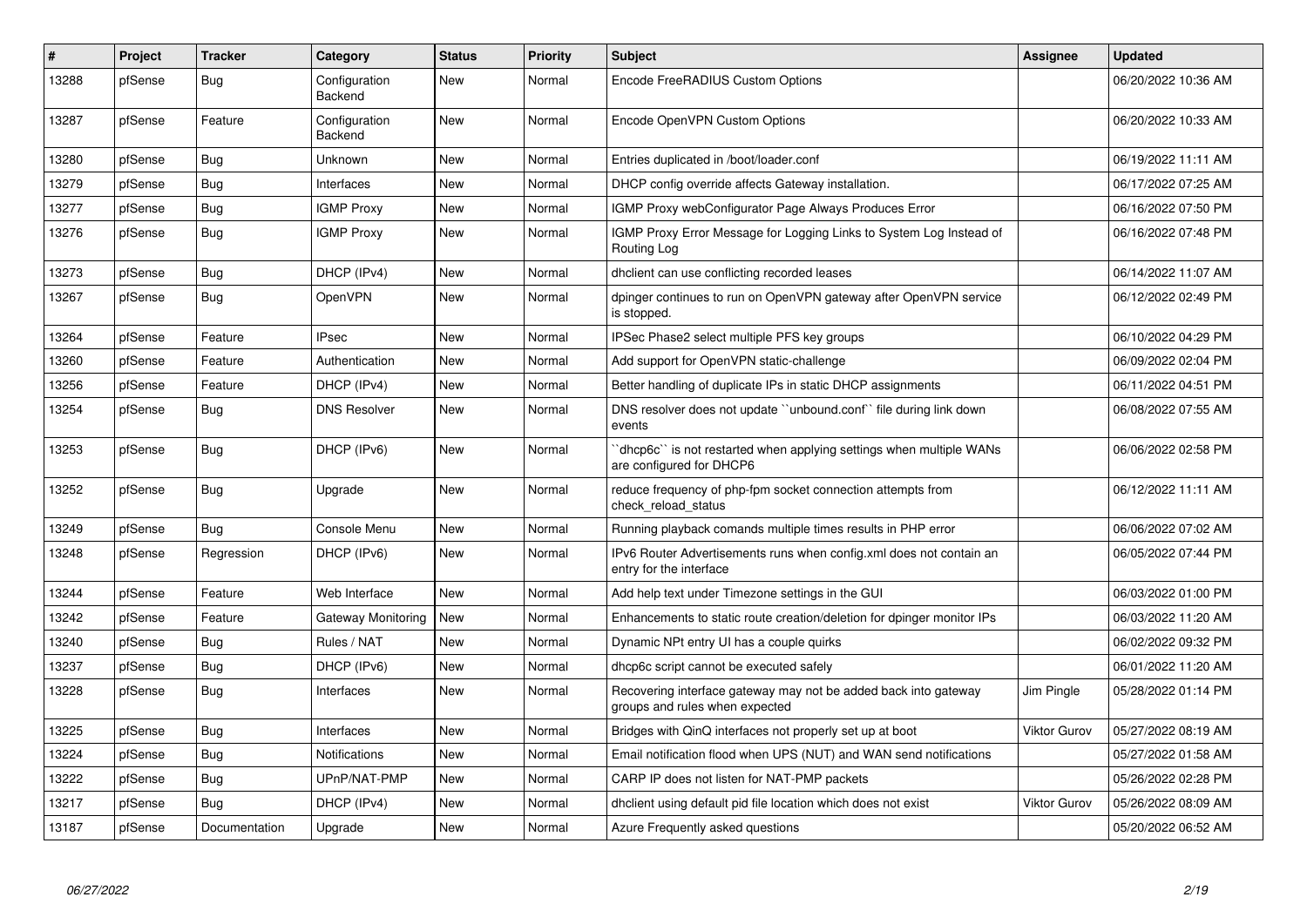| #     | Project | <b>Tracker</b> | Category                                        | <b>Status</b> | <b>Priority</b> | Subject                                                                                                  | <b>Assignee</b>     | <b>Updated</b>      |
|-------|---------|----------------|-------------------------------------------------|---------------|-----------------|----------------------------------------------------------------------------------------------------------|---------------------|---------------------|
| 13167 | pfSense | <b>Bug</b>     | Dynamic DNS                                     | New           | Normal          | phpDynDNS: DigitalOcean ddns update fails (bad request, invalid<br>character '-' in request id)          |                     | 06/16/2022 09:30 PM |
| 13158 | pfSense | Bug            | Web Interface                                   | <b>New</b>    | Normal          | Input validation error when applying limiter changes                                                     |                     | 05/14/2022 05:32 PM |
| 13102 | pfSense | Bug            | <b>IPsec</b>                                    | New           | Normal          | Deleting an IPSec tunnel doesn't destroy the SA (SADs/SPDs), causes<br>crash in status_ipsec.php         | <b>Viktor Gurov</b> | 05/20/2022 01:07 PM |
| 13091 | pfSense | Feature        | OpenVPN                                         | New           | Normal          | RFE: Ability to specify the order of OpenVPN Authentication servers                                      |                     | 04/22/2022 04:30 PM |
| 13090 | pfSense | <b>Bug</b>     | OpenVPN                                         | New           | Normal          | OpenVPN: do not use legacy deprecated netbios settings                                                   | Jim Pingle          | 04/22/2022 11:19 AM |
| 13089 | pfSense | Bug            | OpenVPN                                         | New           | Normal          | OpenVPN: fix some netbios options were preserved even if teh Netbios<br>option was unchecked             | Jim Pingle          | 04/22/2022 11:06 AM |
| 13088 | pfSense | Bug            | OpenVPN                                         | New           | Normal          | OpenVPN Client Overrides: properly hide/show form fields                                                 | Jim Pingle          | 06/08/2022 09:15 AM |
| 13087 | pfSense | <b>Bug</b>     | OpenVPN                                         | New           | Normal          | OpenVPN Server: hide WINS servers list when netbios option is<br>unchecked while WINS servers is checked |                     | 04/22/2022 10:29 AM |
| 13076 | pfSense | Bug            | Gateway Monitoring                              | <b>New</b>    | Normal          | Marking a gateway as down does not affect IPsec entries using gateway<br>groups                          |                     | 06/03/2022 10:32 AM |
| 13068 | pfSense | Bug            | Aliases / Tables                                | <b>New</b>    | Normal          | Error loading rules when URL Table IPs content is empty                                                  |                     | 04/17/2022 09:07 PM |
| 13067 | pfSense | Bug            | FilterDNS                                       | New           | Normal          | filterdns resolve interval is twice the intended value                                                   |                     | 04/17/2022 07:45 PM |
| 13058 | pfSense | Todo           | Rules / NAT                                     | New           | Normal          | Add static routes and directly connected networks back to policy route<br>negation rules                 |                     | 04/13/2022 08:05 AM |
| 13054 | pfSense | Feature        | Package System                                  | <b>New</b>    | Normal          | Package plugin hook for web server configuration stanzas                                                 | Jim Pingle          | 04/12/2022 03:04 PM |
| 13051 | pfSense | Bug            | <b>Traffic Shaper</b><br>(ALTQ)                 | New           | Normal          | Firewall traffic shaper by interface selection unknow                                                    |                     | 04/12/2022 07:03 AM |
| 13046 | pfSense | <b>Bug</b>     | Rules / NAT                                     | New           | Normal          | Floating rule applied to IPv6 interface with a SLAAC DHCPv6 gateway<br>reports error on boot             |                     | 04/11/2022 09:50 AM |
| 13017 | pfSense | Feature        | Packet Capture                                  | New           | Normal          | Packet capture: add preview results while capture is running                                             |                     | 04/09/2022 11:08 AM |
| 13014 | pfSense | <b>Bug</b>     | <b>IPsec</b>                                    | New           | Normal          | Charon.vici can get in a bad state                                                                       | Mateusz<br>Guzik    | 05/24/2022 05:05 PM |
| 13009 | pfSense | Feature        | OpenVPN                                         | New           | Normal          | Add option for multiple remote addresses to OpenVPN Client                                               |                     | 03/31/2022 12:42 PM |
| 13003 | pfSense | Bug            | Hardware / Drivers                              | New           | Normal          | Malicious Driver Detection event on ixl driver                                                           |                     | 06/25/2022 05:00 PM |
| 12960 | pfSense | Bug            | Installer                                       | New           | Normal          | VGA installer image defaults to serial console, serial console is default in<br><b>GUI settings</b>      |                     | 05/10/2022 03:19 PM |
| 12950 | pfSense | Bug            | Routing                                         | <b>New</b>    | Normal          | OpenVPN as default gateway does not get set at boot time                                                 |                     | 04/09/2022 05:46 PM |
| 12942 | pfSense | <b>Bug</b>     | Gateways                                        | New           | Normal          | Code to kill states for old gateway when reconnecting an interface is<br>incorrect                       | Jim Pingle          | 03/22/2022 01:25 PM |
| 12938 | pfSense | <b>Bug</b>     | IPv6 Router<br><b>Advertisements</b><br>(RADVD) | New           | Normal          | MaxRtrAdvInterval would allow stale DNS servers to be deleted faster                                     |                     | 03/12/2022 09:37 AM |
| 12927 | pfSense | <b>Bug</b>     | OpenVPN                                         | New           | Normal          | OpenVPN with OCSP enabled allows connections with revoked<br>certificates                                |                     | 03/24/2022 08:22 AM |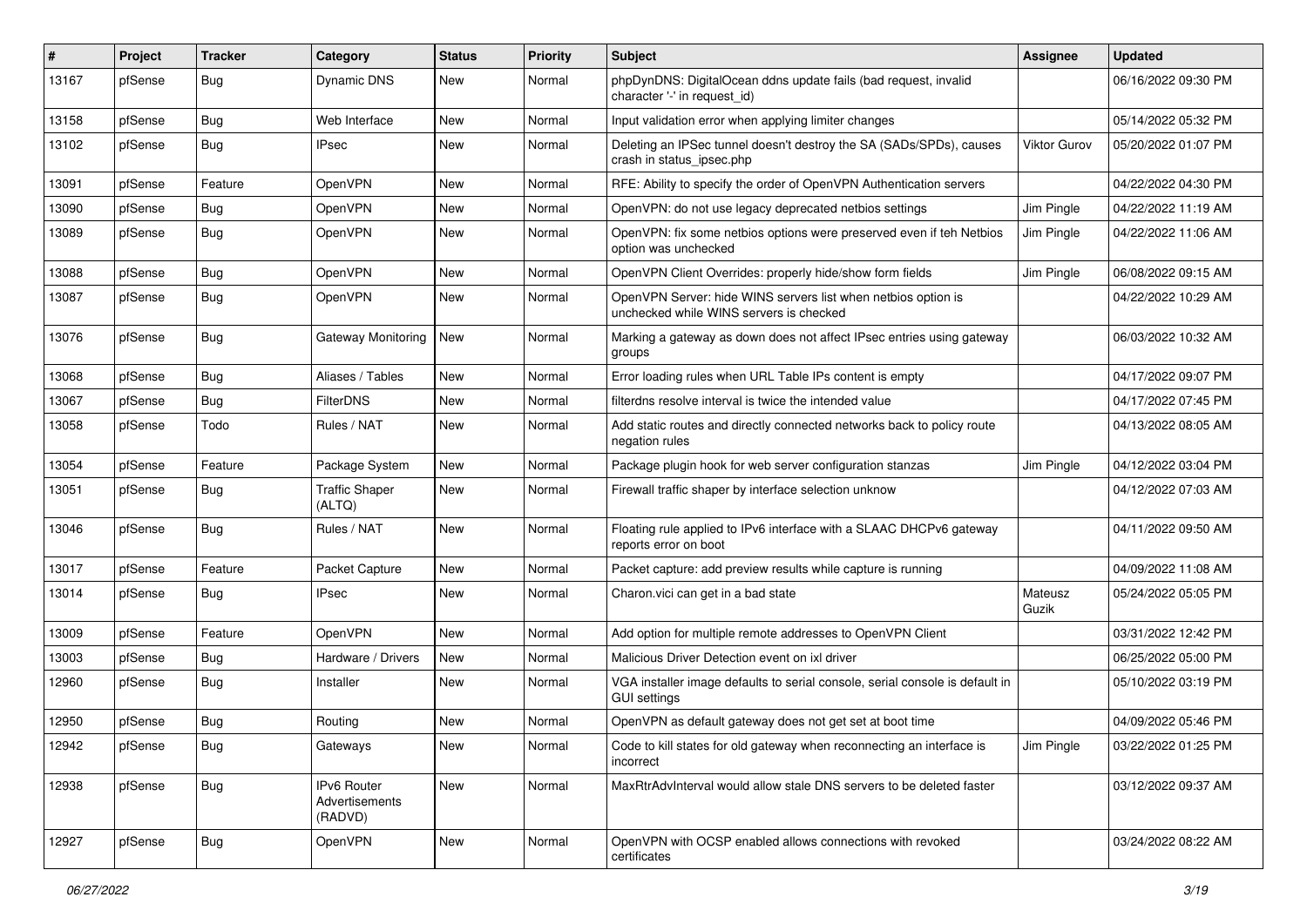| #     | Project | <b>Tracker</b> | Category                | <b>Status</b> | <b>Priority</b> | Subject                                                                                       | Assignee              | <b>Updated</b>      |
|-------|---------|----------------|-------------------------|---------------|-----------------|-----------------------------------------------------------------------------------------------|-----------------------|---------------------|
| 12922 | pfSense | <b>Bug</b>     | DHCP (IPv4)             | New           | Normal          | Classless static routes received on DHCP WAN can override chosen<br>default gateway           |                       | 03/28/2022 10:08 AM |
| 12905 | pfSense | Bug            | Web Interface           | New           | Normal          | Add VLAN Re-assignment to Import Interface Mismatch Wizard                                    |                       | 03/07/2022 08:05 AM |
| 12903 | pfSense | Feature        | Notifications           | New           | Normal          | alternative authentication methods for email notifications?                                   |                       | 03/07/2022 07:52 AM |
| 12888 | pfSense | <b>Bug</b>     | Rules / NAT             | New           | Normal          | pfSense sends un-NATed packets during OpenVPN startup                                         |                       | 03/01/2022 03:13 PM |
| 12875 | pfSense | Bug            | Package System          | New           | Normal          | Import zabbix-agent6 and zabbix-proxy6 from FreeBSD Ports                                     |                       | 05/28/2022 06:50 PM |
| 12874 | pfSense | Feature        | <b>OpenVPN</b>          | New           | Normal          | OpenVPN RADIUS Framed-Pool                                                                    |                       | 02/25/2022 02:24 PM |
| 12857 | pfSense | Bug            | Gateways                | New           | Normal          | Firewall gateway goes away when making changes to Bridge0 device                              |                       | 02/27/2022 11:20 AM |
| 12849 | pfSense | <b>Bug</b>     | <b>Operating System</b> | New           | Normal          | pfsync kernel crash on reboot                                                                 | Mateusz<br>Guzik      | 02/22/2022 02:02 PM |
| 12848 | pfSense | Feature        | Dynamic DNS             | New           | Normal          | Evaluation of the DynDNS "Result Match" string                                                |                       | 02/22/2022 02:01 AM |
| 12828 | pfSense | Bug            | Wireless                | New           | Normal          | pfSense keeps crashing (Fatal trap 12: page fault while in kernel mode)                       |                       | 02/21/2022 07:55 AM |
| 12823 | pfSense | Bug            | DHCP (IPv6)             | New           | Normal          | Multiple DHCP6 WAN connections PPPoE interface 'defached' status                              |                       | 02/18/2022 05:39 AM |
| 12811 | pfSense | Bug            | Gateway Monitoring      | New           | Normal          | Services are not restarted when PPP interfaces connect                                        | Jim Pingle            | 05/31/2022 05:34 PM |
| 12797 | pfSense | <b>Bug</b>     | UPnP/NAT-PMP            | New           | Normal          | UPnP+STUN forms invalid outbound NAT rules using the external<br>address discovered from STUN |                       | 02/15/2022 01:01 PM |
| 12782 | pfSense | Todo           | Build / Release         | <b>New</b>    | Normal          | Disable compatibility flag                                                                    | <b>Brad Davis</b>     | 05/17/2022 02:33 PM |
| 12774 | pfSense | <b>Bug</b>     | Backup / Restore        | <b>New</b>    | Normal          | Picture widget image is not saved in backup                                                   |                       | 04/04/2022 04:48 AM |
| 12768 | pfSense | Feature        | Upgrade                 | New           | Normal          | pfSense-repo: Make sure default config file exists                                            |                       | 05/17/2022 02:32 PM |
| 12764 | pfSense | Bug            | Gateways                | New           | Normal          | VTI gateway status is pending after assigning the VTI interface                               |                       | 02/07/2022 05:41 AM |
| 12762 | pfSense | <b>Bug</b>     | <b>IPsec</b>            | <b>New</b>    | Normal          | IPsec keep alive check ignores Child SA Start Action                                          | <b>Viktor Gurov</b>   | 02/07/2022 11:21 AM |
| 12747 | pfSense | <b>Bug</b>     | Logging                 | New           | Normal          | System log is filled by sshguard                                                              |                       | 05/03/2022 03:08 AM |
| 12737 | pfSense | Bug            | Certificates            | New           | Normal          | CApath is not defined by default in curl                                                      |                       | 05/17/2022 02:30 PM |
| 12730 | pfSense | <b>Bug</b>     | <b>Captive Portal</b>   | New           | Normal          | RADIUS accounting does not work if WAN is down                                                |                       | 01/26/2022 05:13 AM |
| 12726 | pfSense | Bug            | Authentication          | New           | Normal          | LDAP select container button auto populate                                                    |                       | 01/25/2022 01:48 PM |
| 12715 | pfSense | Bug            | Authentication          | <b>New</b>    | Normal          | Long system startup time when LDAP is configured and unavailable<br>during startup.           | Christian<br>McDonald | 01/24/2022 05:50 AM |
| 12708 | pfSense | <b>Bug</b>     | Aliases / Tables        | New           | Normal          | alias with non resolving DNS entry breaks underlying pf table                                 |                       | 02/20/2022 06:13 PM |
| 12679 | pfSense | Feature        | Interfaces              | New           | Normal          | Remind user to update DHCPv6 range when changing interface IPv6<br>prefix                     |                       | 01/12/2022 07:36 AM |
| 12676 | pfSense | Feature        | Rules / NAT             | New           | Normal          | Add the Tagged option on the Port Forward rules edit page                                     |                       | 01/11/2022 05:52 AM |
| 12665 | pfSense | Feature        | Rules / NAT             | New           | Normal          | Ability to add custom pf rules from the GUI                                                   |                       | 01/07/2022 09:30 AM |
| 12648 | pfSense | <b>Bug</b>     | Captive Portal          | New           | Normal          | Undocumented variables 'listenporthttp' and 'listenporthttps'                                 |                       | 12/28/2021 10:44 AM |
| 12645 | pfSense | Bug            | <b>IPsec</b>            | New           | Normal          | `filterdns`` does not monitor remote IPsec gateways for IPv6 address<br>changes               | Viktor Gurov          | 06/27/2022 07:20 AM |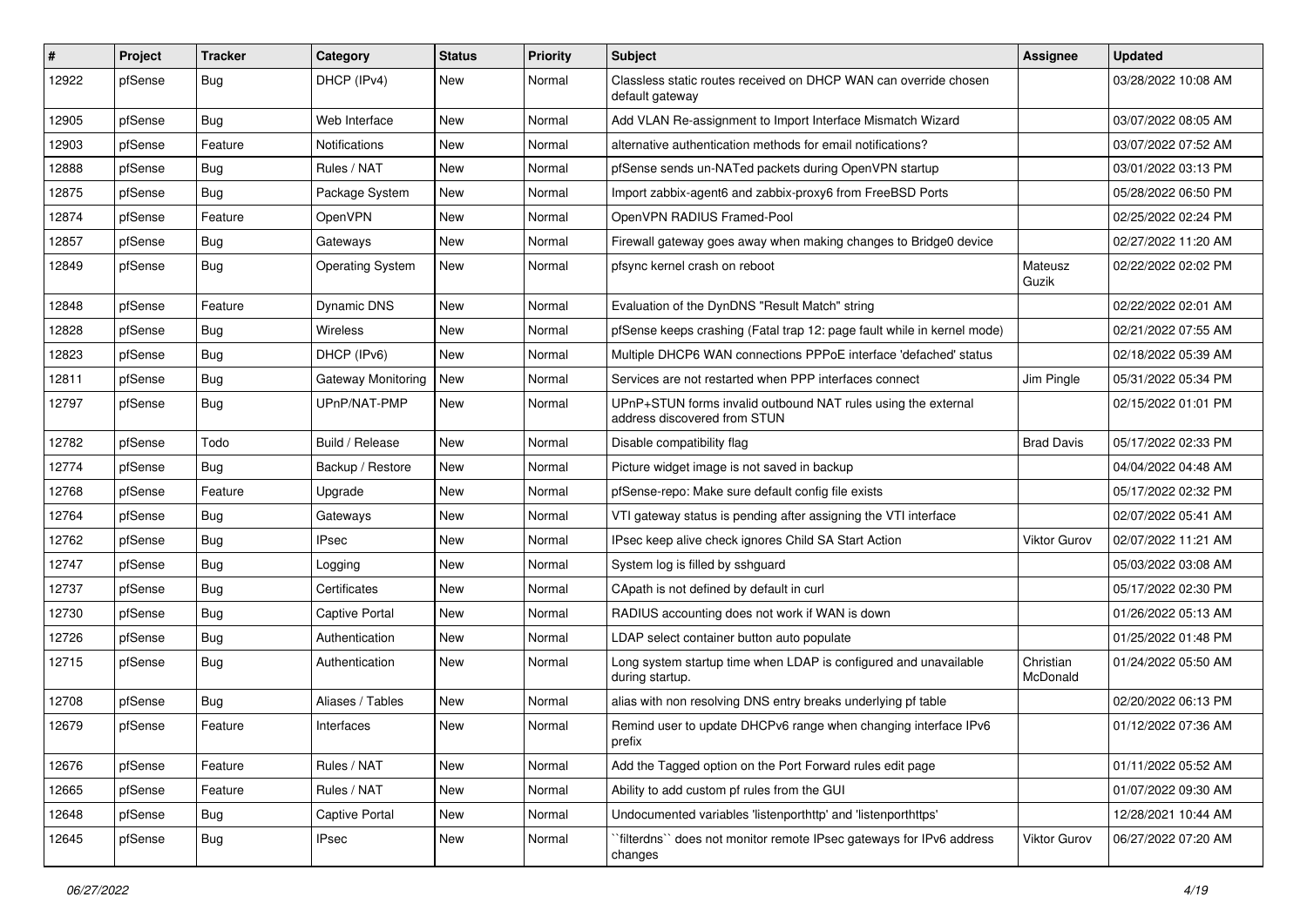| #     | Project | <b>Tracker</b> | Category                 | <b>Status</b> | Priority | Subject                                                                                                                          | <b>Assignee</b> | <b>Updated</b>      |
|-------|---------|----------------|--------------------------|---------------|----------|----------------------------------------------------------------------------------------------------------------------------------|-----------------|---------------------|
| 12625 | pfSense | Feature        | Logging                  | New           | Normal   | Granular logging options for default firewall rules.                                                                             |                 | 12/21/2021 06:39 PM |
| 12612 | pfSense | Bug            | <b>DNS Resolver</b>      | <b>New</b>    | Normal   | DNS Resolver is restarted during every "rc.newwanip" event                                                                       |                 | 06/03/2022 07:13 AM |
| 12602 | pfSense | Feature        | Dynamic DNS              | <b>New</b>    | Normal   | DHCPv6 should allow DDNS Client updates for hosts                                                                                |                 | 12/15/2021 11:00 AM |
| 12600 | pfSense | Feature        | Aliases / Tables         | New           | Normal   | allow custom mask for a network alias created from a FQDN                                                                        |                 | 12/15/2021 10:50 AM |
| 12581 | pfSense | Regression     | DHCP (IPv6)              | <b>New</b>    | Normal   | CARP IPv6 assigned address does not get advertised to endpoints with<br><b>RADV</b>                                              |                 | 12/16/2021 02:34 PM |
| 12563 | pfSense | Bug            | OpenVPN                  | <b>New</b>    | Normal   | OpenVPN server doesn't support Framed-IPv6-Address RADIUS<br>attribute                                                           |                 | 12/03/2021 11:19 AM |
| 12553 | pfSense | Feature        | Backup / Restore         | <b>New</b>    | Normal   | Auto Config Backup: Allow selecting multiple backups for deletion                                                                |                 | 02/22/2022 04:27 AM |
| 12552 | pfSense | <b>Bug</b>     | OpenVPN                  | <b>New</b>    | Normal   | "Pull DNS" option within OpenVPN client does not cause pfSense to use<br>DNS servers assigned by remote OpenVPN server           |                 | 12/08/2021 08:45 AM |
| 12549 | pfSense | Regression     | <b>IPsec</b>             | <b>New</b>    | Normal   | Per-user Mobile IPsec settings are not applied to connecting mobile<br>clients                                                   | Jim Pingle      | 04/26/2022 07:50 AM |
| 12542 | pfSense | Bug            | Virtual IP Addresses     | New           | Normal   | Cannot assign a same IPv6 Link-Local address to different interfaces                                                             |                 | 11/25/2021 01:41 AM |
| 12535 | pfSense | Documentation  | Routing                  | New           | Normal   | Negate Rules function does not match the description                                                                             |                 | 11/19/2021 02:03 PM |
| 12519 | pfSense | Bug            | Authentication           | <b>New</b>    | Normal   | Fail authentication using special character in password via the LDAP<br>connector                                                |                 | 11/12/2021 07:39 AM |
| 12509 | pfSense | <b>Bug</b>     | OpenVPN                  | <b>New</b>    | Normal   | Deffered authentication does not work with auth-gen-token external-auth<br>or pusk "auth-token"                                  |                 | 11/08/2021 04:01 AM |
| 12508 | pfSense | Bug            | <b>DHCP Relay</b>        | <b>New</b>    | Normal   | DHCP Relay over VPN                                                                                                              |                 | 11/06/2021 11:25 AM |
| 12504 | pfSense | <b>Bug</b>     | Interfaces               | <b>New</b>    | Normal   | BCM57412 NetXtreme-E 10Gb RDMA Ethernet controller issue                                                                         |                 | 11/05/2021 04:51 AM |
| 12483 | pfSense | Bug            | Configuration<br>Backend | New           | Normal   | GUI creates inconsistent config.xml                                                                                              |                 | 10/23/2021 06:48 AM |
| 12473 | pfSense | Feature        | <b>IPsec</b>             | <b>New</b>    | Normal   | Allow user adjustment of IPsec Keep Alive periodic checks                                                                        |                 | 12/22/2021 05:59 AM |
| 12467 | pfSense | <b>Bug</b>     | Captive Portal           | New           | Normal   | CP error on client disconnect after reboot                                                                                       |                 | 10/17/2021 05:35 AM |
| 12459 | pfSense | Todo           | Virtual IP Addresses     | <b>New</b>    | Normal   | Add IP Alias subnet input validation                                                                                             |                 | 10/15/2021 09:35 AM |
| 12458 | pfSense | Feature        | Authentication           | <b>New</b>    | Normal   | Use "unixHomeDirectory" instead of "homeDirectory" when LDAP<br>authentication server is Active Directory                        |                 | 10/15/2021 08:18 AM |
| 12451 | pfSense | <b>Bug</b>     | Virtual IP Addresses     | <b>New</b>    | Normal   | deleteVIP() does not check RFC2136 Update Source                                                                                 |                 | 10/13/2021 10:06 AM |
| 12436 | pfSense | Bug            | PPPoE Server             | New           | Normal   | Pppoe server config gui does not allow setting of chap authentication,<br>and sets the network start address for allocation to 0 |                 | 10/21/2021 08:15 AM |
| 12421 | pfSense | <b>Bug</b>     | Rules / NAT              | New           | Normal   | IPV6 limiter bug                                                                                                                 |                 | 10/02/2021 08:44 AM |
| 12401 | pfSense | Bug            | <b>Traffic Graphs</b>    | New           | Normal   | Traffic graphs with untagged and tagged VLAN on same interface                                                                   |                 | 09/23/2021 09:18 PM |
| 12382 | pfSense | Regression     | OpenVPN                  | New           | Normal   | Certificate Depth checking creates OpenVPN micro-outages every time a<br>user authenticates after 2.5.2 upgrade                  |                 | 01/17/2022 04:17 AM |
| 12367 | pfSense | Todo           | Installer                | New           | Normal   | ZFS: Do not show memstick disk on target list                                                                                    |                 | 09/13/2021 07:37 AM |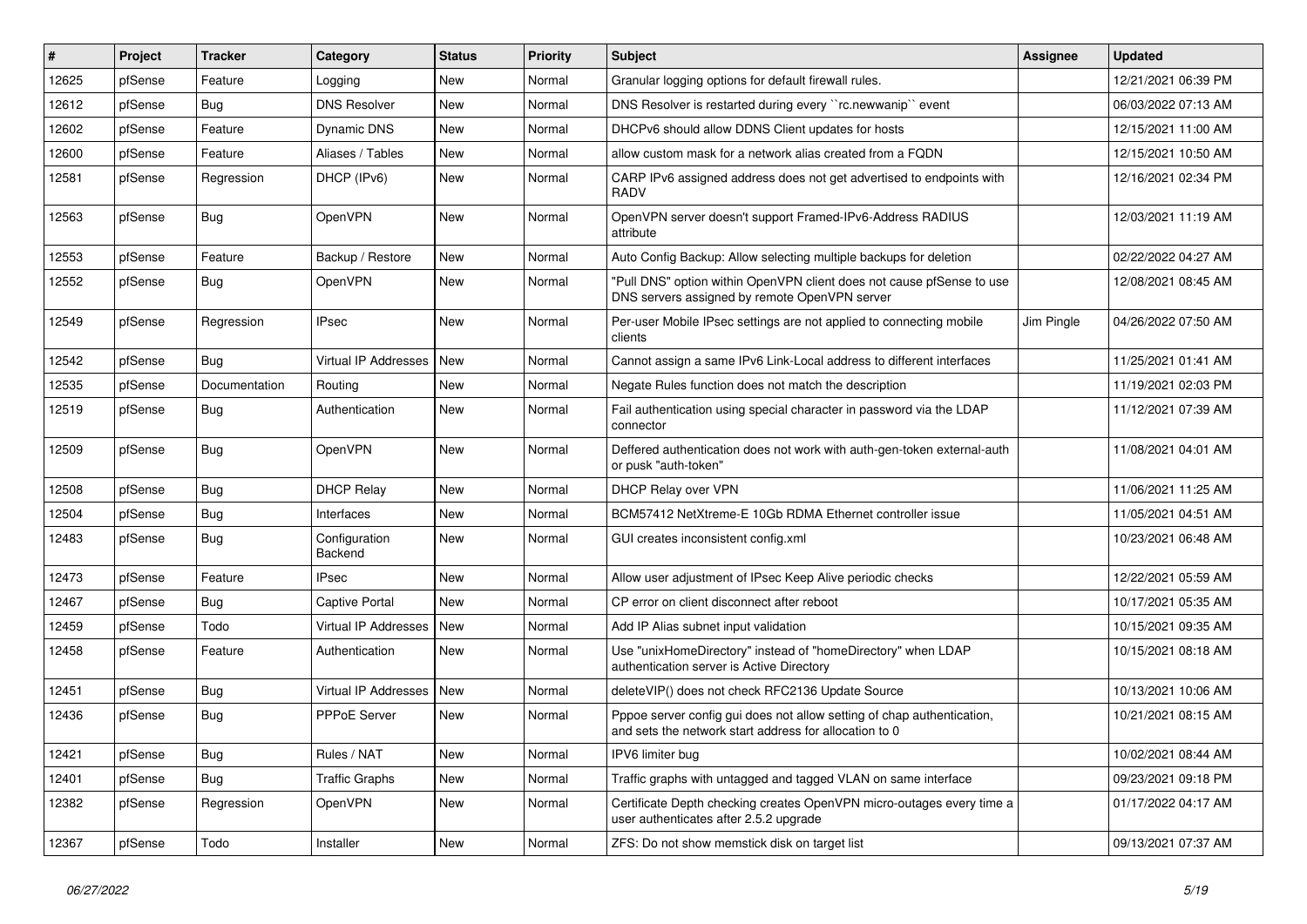| #     | Project | <b>Tracker</b> | Category                | <b>Status</b> | Priority | <b>Subject</b>                                                                                           | <b>Assignee</b>  | <b>Updated</b>      |
|-------|---------|----------------|-------------------------|---------------|----------|----------------------------------------------------------------------------------------------------------|------------------|---------------------|
| 12357 | pfSense | Bug            | <b>Captive Portal</b>   | New           | Normal   | Captive Portal popup Logout button loads full login page in popup when<br>clicked                        |                  | 10/27/2021 12:10 PM |
| 12335 | pfSense | <b>Bug</b>     | <b>IPsec</b>            | <b>New</b>    | Normal   | IPsec DNS inefficiency                                                                                   | Jim Pingle       | 04/26/2022 07:50 AM |
| 12300 | pfSense | Feature        | Hardware / Drivers      | New           | Normal   | Add Aquantia Atlantic driver to pfsense                                                                  |                  | 09/14/2021 06:49 AM |
| 12283 | pfSense | Bug            | Authentication          | <b>New</b>    | Normal   | LDAP/RADIUS authentication servers configuration does not allow<br>source IP address to be specified     |                  | 08/20/2021 01:15 AM |
| 12259 | pfSense | Bug            | <b>Operating System</b> | New           | Normal   | Intel em NICs Suffering Performance Degradation on FreeBSD12                                             |                  | 02/25/2022 09:28 PM |
| 12249 | pfSense | <b>Bug</b>     | Backup / Restore        | New           | Normal   | HAProxy causing failed ACB backups                                                                       |                  | 11/15/2021 11:58 PM |
| 12243 | pfSense | Todo           | Package System          | New           | Normal   | Implement "plugin interfaces()"                                                                          |                  | 02/07/2022 03:50 AM |
| 12190 | pfSense | Feature        | Rules / NAT             | New           | Normal   | Add ability to reference ipv6 prefix in firewall rules and aliases                                       |                  | 08/05/2021 01:47 PM |
| 12139 | pfSense | Feature        | <b>DNS Forwarder</b>    | New           | Normal   | Add support in for specifying a DNSMASQ configuration file                                               |                  | 07/16/2021 09:45 PM |
| 12122 | pfSense | Bug            | Web Interface           | New           | Normal   | Perform greedy actions asychronously                                                                     |                  | 07/10/2021 01:10 PM |
| 12121 | pfSense | Feature        | OpenVPN                 | New           | Normal   | Wider "local network(s)" fields in OpenVPN server configuration                                          |                  | 07/19/2021 07:37 AM |
| 12120 | pfSense | Feature        | <b>DHCP Relay</b>       | New           | Normal   | Permit several sets of destination DHCP servers in DHCP relay                                            |                  | 07/11/2021 05:41 PM |
| 12095 | pfSense | <b>Bug</b>     | Authentication          | <b>New</b>    | Normal   | Memory leak in pcscd                                                                                     |                  | 06/01/2022 01:01 PM |
| 12091 | pfSense | Feature        | Authentication          | New           | Normal   | RFE: Add support for sssd authentication                                                                 |                  | 12/10/2021 04:55 PM |
| 12079 | pfSense | Bug            | <b>IGMP Proxy</b>       | New           | Normal   | IGMPProxy: kernel panic, Sleeping thread owns a non-sleepable lock                                       | Mateusz<br>Guzik | 05/10/2022 03:14 PM |
| 12077 | pfSense | Feature        | Gateways                | New           | Normal   | Allow stick-connections per gateway group                                                                |                  | 06/24/2021 08:45 AM |
| 12056 | pfSense | Bug            | Logging                 | New           | Normal   | Filterlog says "Unknown Option %u"                                                                       |                  | 06/18/2021 05:51 AM |
| 11974 | pfSense | Feature        | <b>XMLRPC</b>           | New           | Normal   | XMLRPC synchronization for igmmproxy settings                                                            |                  | 05/29/2021 03:58 PM |
| 11956 | pfSense | Feature        | Web Interface           | New           | Normal   | "add" button in the top of pages with many user-added items                                              |                  | 07/10/2021 01:01 PM |
| 11954 | pfSense | Feature        | <b>IGMP Proxy</b>       | New           | Normal   | <b>Multicast limits</b>                                                                                  |                  | 05/25/2021 12:36 AM |
| 11953 | pfSense | Bug            | <b>IGMP Proxy</b>       | New           | Normal   | XG-1541 crashes when igmpproxy is enabled and network interfaces<br>status change                        |                  | 05/24/2021 04:55 PM |
| 11925 | pfSense | Bug            | OpenVPN                 | New           | Normal   | Calling-Station-Id always set to WAN IP                                                                  |                  | 05/14/2021 09:27 AM |
| 11876 | pfSense | Feature        | Hardware / Drivers      | New           | Normal   | OpenSSL does not use QAT acceleration on pfSense Plus<br>21.02-RELEASE-p1 or 21.05-DEVELOPMENT           |                  | 05/03/2021 08:02 AM |
| 11872 | pfSense | Bug            | Interfaces              | New           | Normal   | gif interfaces reporting incorrect traffic counters                                                      |                  | 12/30/2021 04:00 AM |
| 11856 | pfSense | Feature        | Diagnostics             | New           | Normal   | Replace/add Alias or DNS names for known LAN addresses in the State<br>table                             |                  | 04/27/2021 08:01 AM |
| 11786 | pfSense | Bug            | Services                | New           | Normal   | SSH incomplete setup and startup fail while recovering XML backup in a<br>fresh install of pfSense 2.5.0 |                  | 04/17/2021 01:36 PM |
| 11778 | pfSense | Bug            | OpenVPN                 | New           | Normal   | OpenVPN uses 100% CPU after experiencing packet loss                                                     |                  | 02/28/2022 07:38 AM |
| 11761 | pfSense | <b>Bug</b>     | L <sub>2</sub> TP       | New           | Normal   | L2TP/IPsec VPN : PPP LCP negotiation occurs before user<br>authentication                                |                  | 03/31/2021 04:52 AM |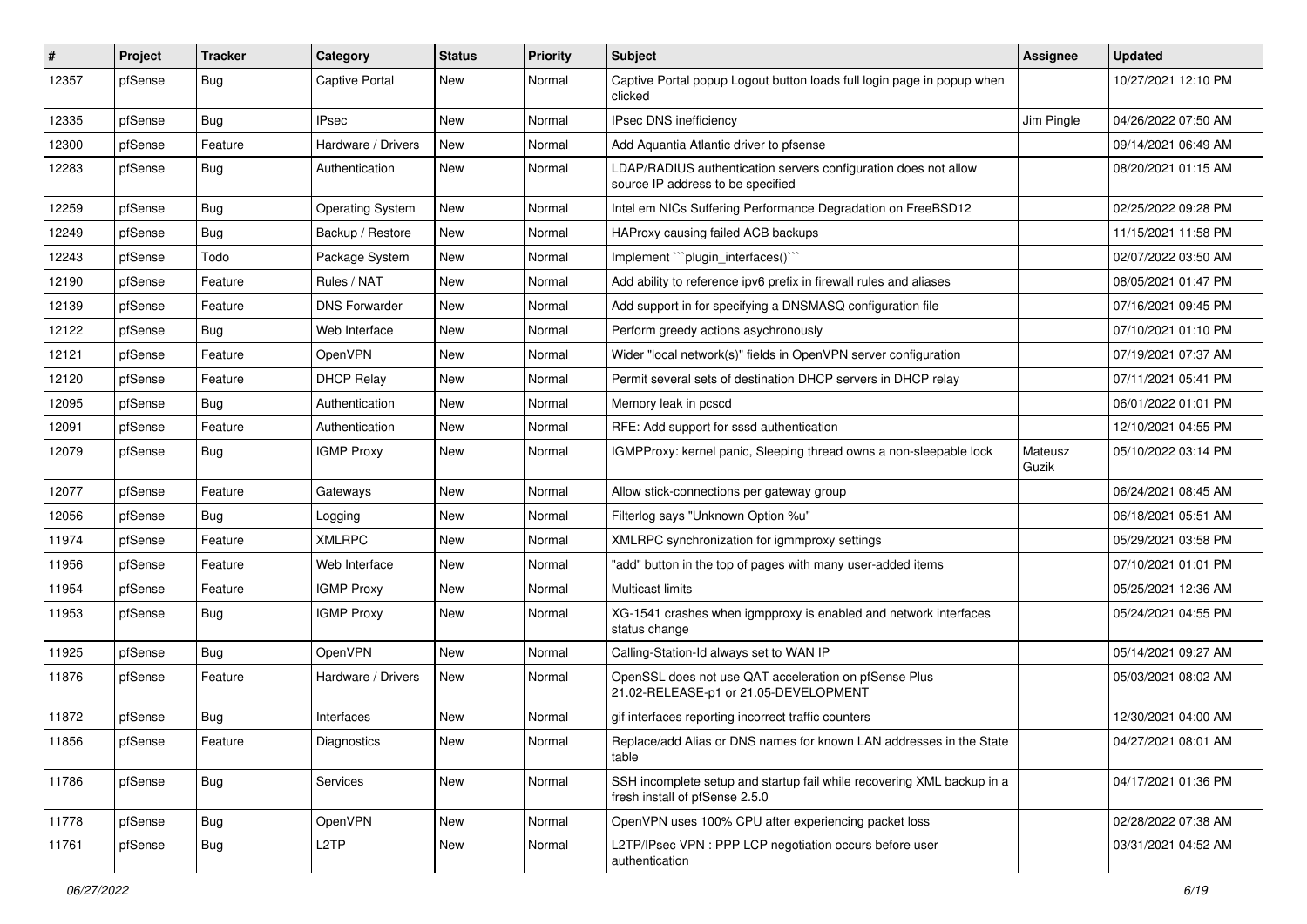| $\#$  | Project | <b>Tracker</b> | Category           | <b>Status</b> | <b>Priority</b> | <b>Subject</b>                                                                                                                                                                                  | Assignee     | <b>Updated</b>      |
|-------|---------|----------------|--------------------|---------------|-----------------|-------------------------------------------------------------------------------------------------------------------------------------------------------------------------------------------------|--------------|---------------------|
| 11759 | pfSense | <b>Bug</b>     | Dashboard          | New           | Normal          | Traffic graphs on dashboard double upload on pppoe links                                                                                                                                        |              | 12/30/2021 04:00 AM |
| 11757 | pfSense | Feature        | <b>XMLRPC</b>      | New           | Normal          | Allow XMLRPC sync to bypass default auth server in favor of local<br>database                                                                                                                   |              | 03/30/2021 03:18 PM |
| 11731 | pfSense | Bug            | Hardware / Drivers | New           | Normal          | Missing support for Realtek USB NICs                                                                                                                                                            |              | 03/30/2021 04:32 AM |
| 11730 | pfSense | <b>Bug</b>     | Web Interface      | <b>New</b>    | Normal          | Improve visibility of option selections in dark themes                                                                                                                                          |              | 03/25/2021 09:38 PM |
| 11724 | pfSense | <b>Bug</b>     | Package System     | New           | Normal          | Packages unexpectedly removed when changing update branches                                                                                                                                     |              | 03/29/2021 08:09 AM |
| 11717 | pfSense | Bug            | Rules / NAT        | <b>New</b>    | Normal          | Incorrect port forwarding rules if Destination port alias is not equal to<br>Redirect target port alias                                                                                         |              | 03/22/2021 06:06 AM |
| 11715 | pfSense | Bug            | OpenVPN            | New           | Normal          | OpenVPN MTU                                                                                                                                                                                     |              | 03/22/2021 01:35 AM |
| 11666 | pfSense | Bug            | Logging            | New           | Normal          | GUI Firewall log search not parsing filter.log beyond hard coded limit                                                                                                                          |              | 03/12/2021 11:38 AM |
| 11657 | pfSense | Bug            | Interfaces         | New           | Normal          | netmap_ring_reinit error                                                                                                                                                                        |              | 03/18/2021 10:32 PM |
| 11641 | pfSense | Bug            | Interfaces         | New           | Normal          | On xn based interfaces without the VLANMTU flag the first VLAN tag<br>defined does not follow the parent interface MTU settings. All<br>subsequent VLAN tags follow the parent interface's MTU. |              | 03/09/2021 06:42 PM |
| 11625 | pfSense | Feature        | OpenVPN            | New           | Normal          | Cisco-AVPair aliases support                                                                                                                                                                    |              | 03/05/2021 12:35 AM |
| 11619 | pfSense | Bug            | Upgrade            | New           | Normal          | Unable to upgrade 2.4.4-p3 to 2.5/21.02-p1                                                                                                                                                      |              | 08/15/2021 10:00 AM |
| 11604 | pfSense | Feature        | WireGuard          | New           | Normal          | WireGuard Dynamic Listen Port Randomization                                                                                                                                                     |              | 03/19/2021 10:59 AM |
| 11556 | pfSense | <b>Bug</b>     | Rules / NAT        | New           | Normal          | Kill all states associated with a NAT address                                                                                                                                                   |              | 03/19/2021 10:29 AM |
| 11548 | pfSense | Bug            | Rules / NAT        | New           | Normal          | "rule expands to no valid combination" error from port forward automatic<br>rule mixing IPv4 and IPv6 elements                                                                                  |              | 02/27/2021 03:18 PM |
| 11541 | pfSense | Bug            | OpenVPN            | New           | Normal          | OpenVPN status does not work properly when set to TCP and<br>Concurrent Connections = 1                                                                                                         |              | 03/02/2021 02:27 PM |
| 11503 | pfSense | Bug            | OpenVPN            | New           | Normal          | Using multiple authentication backends on an OpenVPN server fails                                                                                                                               |              | 02/23/2021 12:23 PM |
| 11498 | pfSense | Feature        | WireGuard          | New           | Normal          | WireGuard does not pass multicast traffic to peer                                                                                                                                               | Peter Grehan | 03/19/2021 10:59 AM |
| 11473 | pfSense | <b>Bug</b>     | Web Interface      | New           | Normal          | System Activity shows invalid data on SG-3100                                                                                                                                                   |              | 02/19/2021 08:12 PM |
| 11430 | pfSense | Bug            | Interfaces         | New           | Normal          | PHP console spam after Assigning Interfaces                                                                                                                                                     |              | 10/09/2021 10:37 AM |
| 11429 | pfSense | Bug            | Web Interface      | New           | Normal          | System Log / Settings form activates "Reset Log Files" button on enter                                                                                                                          |              | 10/28/2021 01:35 PM |
| 11412 | pfSense | Bug            | Interfaces         | New           | Normal          | LLDPD Package Doesn't Work with Switchports                                                                                                                                                     |              | 02/12/2021 08:12 PM |
| 11379 | pfSense | Feature        | Captive Portal     | <b>New</b>    | Normal          | <b>Template Roll Printer</b>                                                                                                                                                                    |              | 02/07/2021 05:26 AM |
| 11363 | pfSense | Bug            | Installer          | New           | Normal          | Clean Install 2.5.0 fails due to hardware incompability                                                                                                                                         |              | 02/04/2021 11:06 AM |
| 11335 | pfSense | Bug            | Interfaces         | New           | Normal          | Spoofing the MAC on a LAGG interface does not work for some NIC<br>types.                                                                                                                       |              | 01/29/2021 09:10 AM |
| 11324 | pfSense | Feature        | Logging            | New           | Normal          | Separate syslog "Remote log servers" Parameters                                                                                                                                                 |              | 01/27/2021 10:47 AM |
| 11302 | pfSense | Feature        | WireGuard          | New           | Normal          | WireGuard XMLRPC sync                                                                                                                                                                           |              | 03/19/2021 10:59 AM |
| 11296 | pfSense | <b>Bug</b>     | Routing            | New           | Normal          | Static route targets may still reachable via default route when the<br>gateway they should route through is down                                                                                | Viktor Gurov | 05/10/2022 03:12 PM |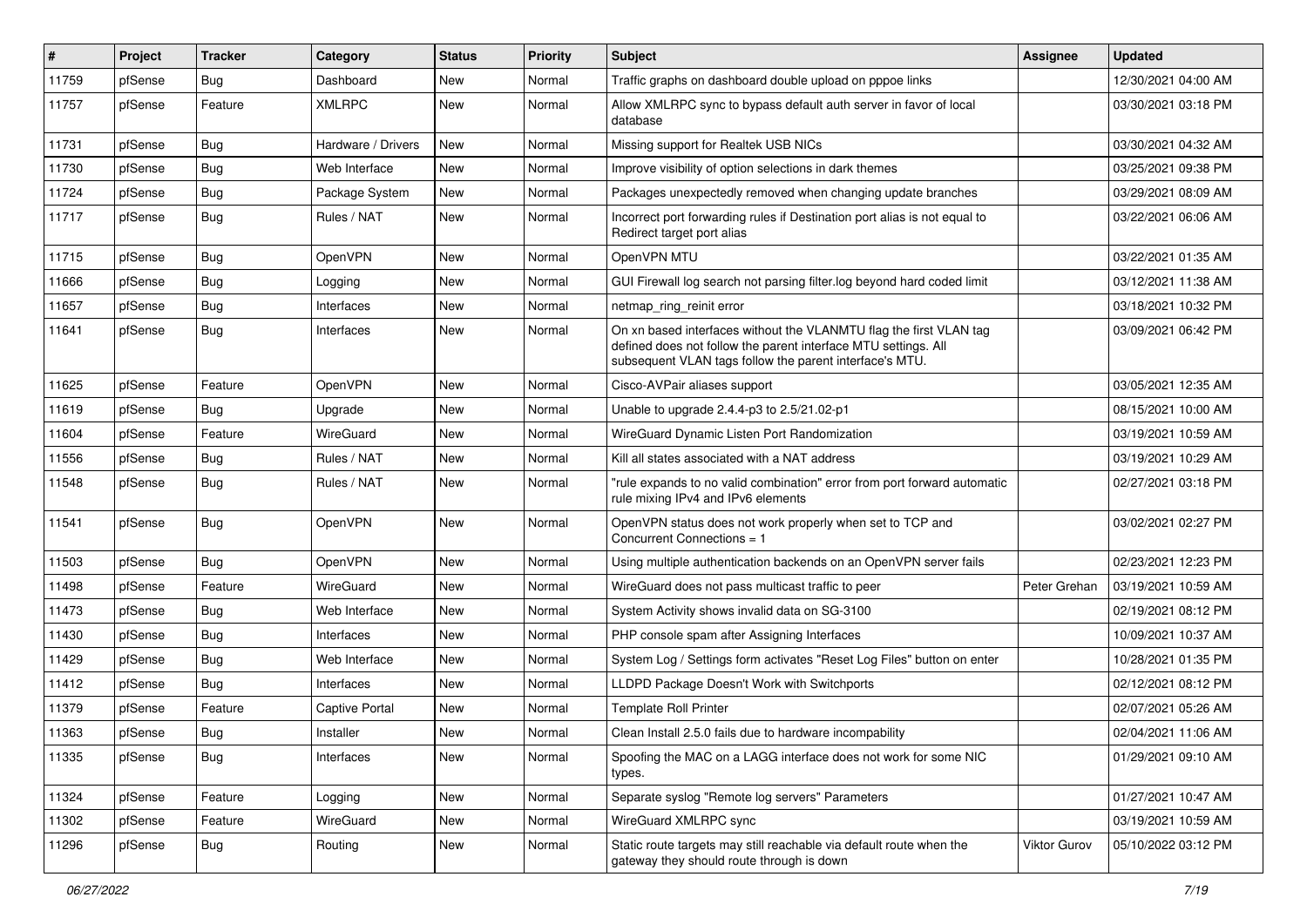| #     | Project | <b>Tracker</b> | Category                        | <b>Status</b> | <b>Priority</b> | <b>Subject</b>                                                                                                                   | <b>Assignee</b>     | <b>Updated</b>      |
|-------|---------|----------------|---------------------------------|---------------|-----------------|----------------------------------------------------------------------------------------------------------------------------------|---------------------|---------------------|
| 11280 | pfSense | Todo           | WireGuard                       | New           | Normal          | Add WireGuard to ALTQ list                                                                                                       |                     | 04/27/2021 12:32 PM |
| 11268 | pfSense | Bug            | Web Interface                   | New           | Normal          | Cookie named 'id' prevents Edit form fields being set properly                                                                   |                     | 09/03/2021 06:16 AM |
| 11262 | pfSense | Feature        | Rules / NAT                     | New           | Normal          | Time Based Rules - selects all days in the current month                                                                         |                     | 04/27/2021 12:32 PM |
| 11257 | pfSense | Feature        | Upgrade                         | New           | Normal          | Installed Packages: Update all button                                                                                            |                     | 01/18/2021 10:45 AM |
| 11243 | pfSense | Feature        | Interfaces                      | New           | Normal          | individual pfctl snort2c tables per interface only blocking IPs for specific<br>interface when a rule triggers in snort/suricata |                     | 01/14/2021 03:02 PM |
| 11232 | pfSense | Bug            | <b>Operating System</b>         | New           | Normal          | Fix pfSense fsync                                                                                                                |                     | 01/08/2021 08:53 AM |
| 11203 | pfSense | <b>Bug</b>     | Certificates                    | <b>New</b>    | Normal          | certificate manager very slow                                                                                                    |                     | 12/31/2020 11:57 AM |
| 11189 | pfSense | Feature        | <b>Captive Portal</b>           | New           | Normal          | Captive Portal - Tarpit option                                                                                                   |                     | 12/23/2020 06:44 PM |
| 11184 | pfSense | <b>Bug</b>     | FreeBSD                         | <b>New</b>    | Normal          | PF: State policy cannot be configurable                                                                                          |                     | 02/09/2021 02:43 AM |
| 11177 | pfSense | <b>Bug</b>     | Dynamic DNS                     | New           | Normal          | DDNSv6 not using Check IP Services                                                                                               |                     | 12/21/2020 05:02 AM |
| 11149 | pfSense | <b>Bug</b>     | <b>DHCP Relay</b>               | New           | Normal          | DHCP relay won't start with DHCP server behind gateway                                                                           |                     | 03/22/2021 05:13 AM |
| 11147 | pfSense | Bug            | <b>Dynamic DNS</b>              | <b>New</b>    | Normal          | Domeneshop DynDNS IPv4 and IPv6                                                                                                  |                     | 12/09/2020 11:47 PM |
| 11139 | pfSense | Documentation  | Interfaces                      | New           | Normal          | Bridges and VLANs                                                                                                                |                     | 12/07/2020 12:32 PM |
| 11110 | pfSense | <b>Bug</b>     | Backup / Restore                | New           | Normal          | Backup file should be checked before restoring a specific area                                                                   |                     | 12/05/2020 02:50 PM |
| 11091 | pfSense | <b>Bug</b>     | Interfaces                      | New           | Normal          | Interfaces set as disabled in the configuration have an UP status in the<br>operating system at boot                             | <b>Viktor Gurov</b> | 05/10/2022 03:12 PM |
| 11084 | pfSense | Feature        | Dynamic DNS                     | New           | Normal          | Dynamic DNS include option to specify virtual IP addresses                                                                       |                     | 11/19/2020 01:26 PM |
| 11056 | pfSense | Feature        | Interfaces                      | New           | Normal          | Add option to disable flow-control on interfaces in GUI                                                                          |                     | 11/11/2020 04:41 PM |
| 10980 | pfSense | <b>Bug</b>     | <b>Operating System</b>         | New           | Normal          | rc.local is executed at login by rc.initial, and not at boot time.                                                               |                     | 10/19/2020 09:39 AM |
| 10962 | pfSense | Feature        | Dynamic DNS                     | New           | Normal          | Add Cpanel support for Dynamic DNS Clients                                                                                       |                     | 12/28/2020 01:56 PM |
| 10890 | pfSense | Feature        | Interfaces                      | New           | Normal          | Allow multiple assigned interfaces to track status of a single switch port                                                       |                     | 09/14/2020 07:20 AM |
| 10875 | pfSense | <b>Bug</b>     | Gateways                        | <b>New</b>    | Normal          | PPP periodic reset does not fully restore gateway group round-robin<br>functionality                                             | Luiz Souza          | 11/05/2020 07:44 AM |
| 10843 | pfSense | Feature        | Authentication                  | New           | Normal          | Allow user manager settings to specify multiple authentication servers                                                           |                     | 01/13/2022 07:22 AM |
| 10839 | pfSense | Feature        | <b>Traffic Shaper</b><br>(ALTQ) | New           | Normal          | Add popular messengers to the Traffic Shaper Wizard                                                                              |                     | 08/18/2020 10:07 AM |
| 10833 | pfSense | <b>Bug</b>     | Configuration<br>Backend        | New           | Normal          | unbound exits on configuration error when link status flaps on LAN<br>interface                                                  |                     | 08/13/2020 11:53 PM |
| 10822 | pfSense | Bug            | DHCP (IPv6)                     | New           | Normal          | Deprecated IPv6 prefix won't be announced as deprecated to clients                                                               |                     | 08/10/2020 09:23 AM |
| 10805 | pfSense | Feature        | Hardware / Drivers              | New           | Normal          | Intel QAT (QuickAssist) encryption support for PfSense                                                                           |                     | 07/31/2020 03:13 PM |
| 10765 | pfSense | <b>Bug</b>     | Authentication                  | New           | Normal          | Ampersands in Idap_extended_query are escaped twice                                                                              |                     | 09/02/2020 07:55 AM |
| 10729 | pfSense | <b>Bug</b>     | Package System                  | New           | Normal          | Certificate verification failed for pkg.freebsd.org                                                                              |                     | 07/05/2020 01:12 AM |
| 10726 | pfSense | Bug            | Rules / NAT                     | New           | Normal          | Sticky-connections option is bugged - sticky-address cannot be redefined                                                         |                     | 11/12/2020 10:12 AM |
| 10718 | pfSense | Feature        | Notifications                   | New           | Normal          | Email notifications - add new field to enter a from: name                                                                        |                     | 07/01/2020 09:08 AM |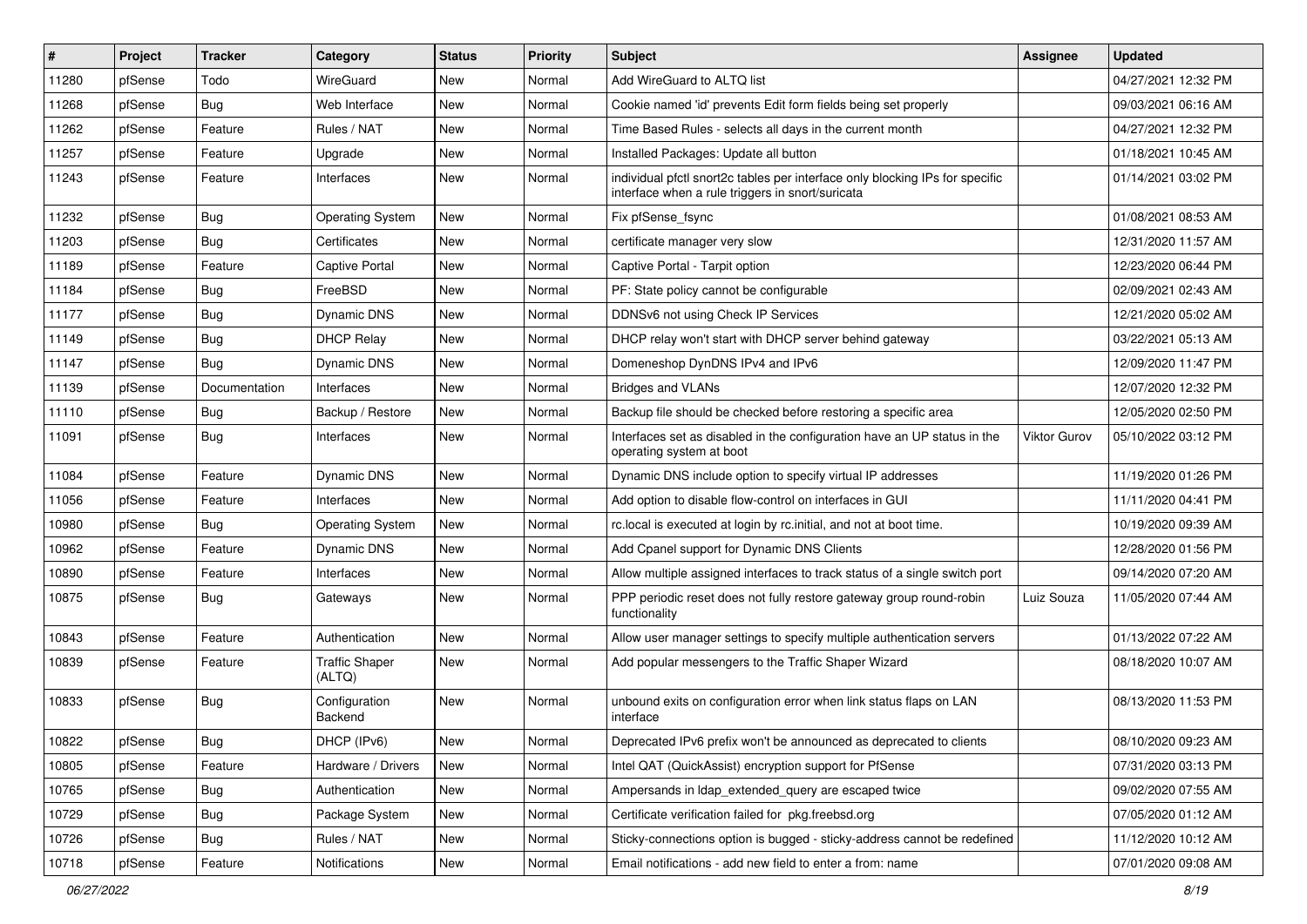| $\sharp$ | Project | <b>Tracker</b> | Category                     | <b>Status</b> | <b>Priority</b> | <b>Subject</b>                                                                                                    | Assignee   | <b>Updated</b>      |
|----------|---------|----------------|------------------------------|---------------|-----------------|-------------------------------------------------------------------------------------------------------------------|------------|---------------------|
| 10715    | pfSense | Bug            | <b>DHCP Relay</b>            | <b>New</b>    | Normal          | DHCPv6 relay always uses the "first" IPv6 address of an interface                                                 |            | 06/29/2020 05:01 AM |
| 10714    | pfSense | <b>Bug</b>     | DHCP (IPv6)                  | New           | Normal          | radvd only gives out the prefix of the "first" IPv6 address of an interface                                       |            | 10/06/2020 01:03 PM |
| 10712    | pfSense | Bug            | Rules / NAT                  | <b>New</b>    | Normal          | "default allow LAN IPv6 to any" rule does not work right after boot when<br>using IPv6 PD                         |            | 06/30/2020 12:17 AM |
| 10708    | pfSense | <b>Bug</b>     | Upgrade                      | <b>New</b>    | Normal          | ZFS bootpool boot symlink issue                                                                                   | Luiz Souza | 03/08/2021 07:03 AM |
| 10671    | pfSense | <b>Bug</b>     | <b>Operating System</b>      | New           | Normal          | pfsense 2.4.5 1 does not boot on Gen2 2012R2 HyperV VM                                                            |            | 05/09/2021 06:39 AM |
| 10651    | pfSense | Feature        | OpenVPN                      | New           | Normal          | Remove/replace deprecated OpenVPN options                                                                         |            | 06/10/2020 11:32 AM |
| 10624    | pfSense | Bug            | <b>DNS Resolver</b>          | <b>New</b>    | Normal          | Unbound configuration memory leak with python module $+$ register<br><b>DHCP</b> leases active                    |            | 02/26/2021 10:27 AM |
| 10584    | pfSense | Bug            | Hardware / Drivers           | New           | Normal          | SG-3100 with M.2: shutdown instead of reboot                                                                      |            | 07/21/2020 03:08 AM |
| 10581    | pfSense | Feature        | Logging                      | <b>New</b>    | Normal          | Provide ability to disable nginx access logging to remote syslog server                                           |            | 05/21/2020 08:36 PM |
| 10544    | pfSense | <b>Bug</b>     | User Manager /<br>Privileges | <b>New</b>    | Normal          | It's not possible to add a user to group operator using the gui                                                   |            | 04/21/2022 12:39 PM |
| 10530    | pfSense | Bug            | Upgrade                      | <b>New</b>    | Normal          | Convert config version to be based on product version                                                             |            | 04/21/2022 12:39 PM |
| 10514    | pfSense | Feature        | Web Interface                | New           | Normal          | Add to every page an unparsed Notes field for administrative reference                                            |            | 04/30/2020 06:32 PM |
| 10513    | pfSense | Bug            | Rules / NAT                  | New           | Normal          | State issues with policy routing and HA failover                                                                  |            | 04/21/2022 12:39 PM |
| 10493    | pfSense | Bug            | IPsec                        | New           | Normal          | filter get vpns list() issues                                                                                     |            | 05/06/2020 01:07 AM |
| 10468    | pfSense | Feature        | Web Interface                | New           | Normal          | Allow to download log files from WebGUI                                                                           |            | 04/17/2020 06:17 AM |
| 10404    | pfSense | Feature        | <b>NTPD</b>                  | <b>New</b>    | Normal          | Consider using chrony for NTP services                                                                            |            | 11/23/2021 06:59 PM |
| 10401    | pfSense | Feature        | Dashboard                    | New           | Normal          | Request: ability to sort/separate stopped/running Service(s) on<br>Dashboard -> Services Status widget            |            | 03/31/2020 04:48 PM |
| 10345    | pfSense | Feature        | DHCP (IPv4)                  | New           | Normal          | DHCP lease distinction between online and offline                                                                 |            | 03/16/2020 07:56 AM |
| 10342    | pfSense | Bug            | <b>DNS Resolver</b>          | New           | Normal          | Unbound domain overrides stop resolving periodically. They only resume<br>after the service has been restarted.   |            | 03/13/2020 10:35 AM |
| 10325    | pfSense | Bug            | Notifications                | <b>New</b>    | Normal          | System/Advanced/Notifications/E-Mail - SMTP Notification E-Mail auth<br>password Unexpected Bahaviour             |            | 10/30/2020 08:17 AM |
| 10311    | pfSense | Bug            | OpenVPN                      | <b>New</b>    | Normal          | Too low net.link.ifgmaxlen causes packet drop under load when using<br>OpenVPN inside bridge interface under load |            | 08/10/2021 03:10 AM |
| 10310    | pfSense | Bug            | Upgrade                      | <b>New</b>    | Normal          | Systems with low RAM and several packages may temporarily fail to load<br>large tables after an upgrade           |            | 03/03/2020 07:55 AM |
| 10277    | pfSense | <b>Bug</b>     | Web Interface                | <b>New</b>    | Normal          | Sorting the log entries does not use year value                                                                   |            | 02/24/2020 07:46 AM |
| 10271    | pfSense | Bug            | Web Interface                | New           | Normal          | Large number of VLAN/LANs make "Interfaces" menu hard to access                                                   |            | 02/20/2020 04:46 AM |
| 10237    | pfSense | Feature        | Upgrade                      | New           | Normal          | Take ZFS snapshot on Upgrade                                                                                      |            | 04/07/2020 03:58 PM |
| 10223    | pfSense | Feature        | Interfaces                   | <b>New</b>    | Normal          | Add the ability to create additional loopback interfaces                                                          |            | 12/15/2020 04:35 PM |
| 10150    | pfSense | <b>Bug</b>     | <b>IGMP Proxy</b>            | New           | Normal          | IGMP Proxy does not scale to hundreds of streams                                                                  |            | 01/03/2020 02:56 AM |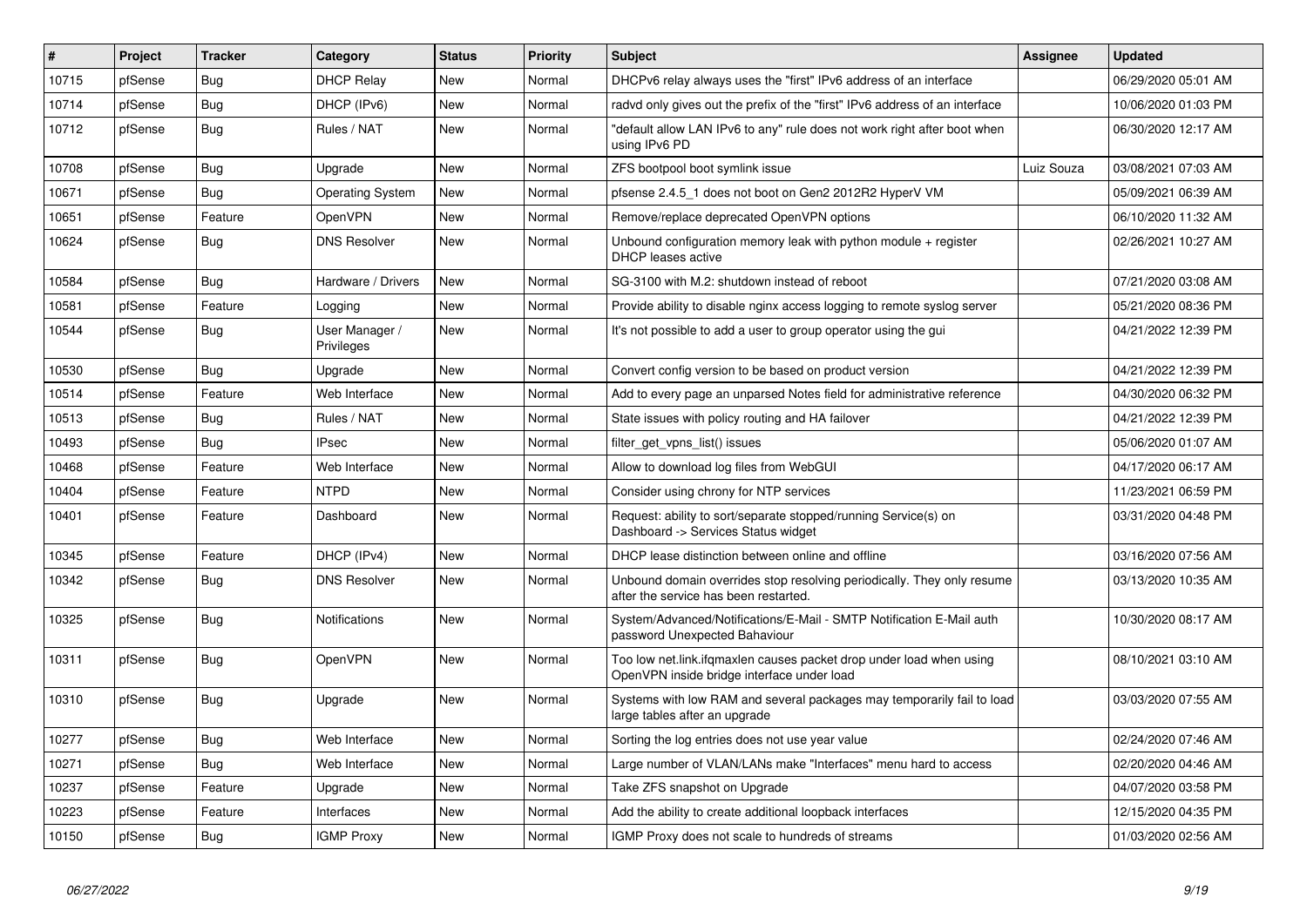| $\sharp$ | Project | <b>Tracker</b> | Category                     | <b>Status</b> | <b>Priority</b> | <b>Subject</b>                                                                                                       | <b>Assignee</b> | <b>Updated</b>      |
|----------|---------|----------------|------------------------------|---------------|-----------------|----------------------------------------------------------------------------------------------------------------------|-----------------|---------------------|
| 10143    | pfSense | <b>Bug</b>     | <b>DNS Resolver</b>          | New           | Normal          | System hostname DNS entry is assigned to the wrong IP on multi-wan<br>setups                                         |                 | 12/31/2019 02:33 PM |
| 10137    | pfSense | Feature        | Package System               | New           | Normal          | net-mgmt/arpwatch: Update to 3.0                                                                                     |                 | 12/30/2019 05:16 PM |
| 10000    | pfSense | Bug            | Dynamic DNS                  | New           | Normal          | Azure Dynamic DNS A and AAAA Records for Apex Zone                                                                   |                 | 03/31/2020 09:03 AM |
| 9942     | pfSense | Feature        | <b>Operating System</b>      | New           | Normal          | Give pfSense the possibility to change the keyboard Layout for console<br>users                                      |                 | 01/22/2021 02:33 AM |
| 9937     | pfSense | Feature        | Authentication               | New           | Normal          | OpenVPN Login User Privilege                                                                                         |                 | 11/29/2019 08:46 AM |
| 9876     | pfSense | Feature        | <b>Operating System</b>      | New           | Normal          | PFsense on KVM: Web interface hint to disable "Hardware Checksum<br>Offloading'                                      |                 | 07/03/2020 07:11 AM |
| 9857     | pfSense | Feature        | <b>IPsec</b>                 | <b>New</b>    | Normal          | IPsec Down/Up SMTP Notifications                                                                                     |                 | 08/31/2021 08:07 AM |
| 9838     | pfSense | Feature        | OpenVPN                      | New           | Normal          | PKCS11 support                                                                                                       |                 | 10/20/2019 02:12 PM |
| 9805     | pfSense | Bug            | Dynamic DNS                  | New           | Normal          | dynDNS cloudflare multiple entries                                                                                   |                 | 10/02/2019 04:51 PM |
| 9800     | pfSense | Feature        | Hardware / Drivers           | New           | Normal          | Add toggle for net.isr.dispatch=deferred in GUI                                                                      |                 | 09/29/2019 06:18 AM |
| 9775     | pfSense | Feature        | Backup / Restore             | New           | Normal          | AutoConfigBackup - Rolling per day/hour cap on changes, retention<br>policy                                          |                 | 09/20/2019 09:19 AM |
| 9737     | pfSense | Bug            | <b>Traffic Graphs</b>        | New           | Normal          | traffic-graphs.js shows incorrect units inside the chart                                                             |                 | 09/09/2019 06:35 AM |
| 9732     | pfSense | Feature        | DHCP (IPv4)                  | New           | Normal          | System UTC time offset in DHCP Option 2                                                                              |                 | 09/06/2019 08:39 PM |
| 9698     | pfSense | Bug            | <b>RRD Graphs</b>            | New           | Normal          | Monitoring graphs do not retain state after auto-refresh                                                             |                 | 08/26/2019 02:09 AM |
| 9690     | pfSense | Bug            | Interfaces                   | New           | Normal          | Ethernet flow control should be disabled by default                                                                  |                 | 08/19/2019 06:45 PM |
| 9680     | pfSense | Feature        | <b>DHCP Relay</b>            | New           | Normal          | Seperate DHCP Server and relay per interface                                                                         |                 | 02/27/2020 10:47 AM |
| 9677     | pfSense | Bug            | Dashboard                    | New           | Normal          | Dashboard hangs when widget needs data from a remote host which is<br>down                                           |                 | 08/13/2019 09:15 AM |
| 9664     | pfSense | Bug            | Dynamic DNS                  | New           | Normal          | DynDNS and Dual-wan problem with CloudFlare (works with No-Ip)                                                       |                 | 08/03/2019 10:00 AM |
| 9654     | pfSense | Bug            | <b>DNS Resolver</b>          | New           | Normal          | After reboot, the DNS resolver must be restarted before it will advertise<br>the ipv6 DNS address of the router.     |                 | 11/20/2020 03:12 AM |
| 9650     | pfSense | Bug            | Gateways                     | New           | Normal          | IPv6 connection drops (ir-)regular on Kabelvodafone (German cable<br>ISP)                                            |                 | 07/27/2019 07:14 AM |
| 9633     | pfSense | Feature        | PPPoE Server                 | New           | Normal          | PPPoE/L2TP Server Status Page                                                                                        |                 | 10/09/2021 12:05 PM |
| 9627     | pfSense | Feature        | Captive Portal               | New           | Normal          | Captive Portal only shows authenticated users                                                                        |                 | 08/14/2019 02:48 PM |
| 9626     | pfSense | <b>Bug</b>     | Web Interface                | New           | Normal          | When deny write permission is assigned to a user, there is no error<br>feedback if the user tries to write something |                 | 06/25/2022 05:41 PM |
| 9621     | pfSense | Feature        | User Manager /<br>Privileges | New           | Normal          | More convenient deletion of single user privileges                                                                   |                 | 07/09/2019 03:09 AM |
| 9617     | pfSense | Feature        | <b>PPP</b> Interfaces        | New           | Normal          | PPPoE Static IP Configuration in GUI                                                                                 |                 | 10/15/2021 08:52 PM |
| 9591     | pfSense | Feature        | Rules / NAT                  | New           | Normal          | Add under firewall rules a search box                                                                                |                 | 08/14/2019 02:39 PM |
| 9585     | pfSense | Bug            | Interfaces                   | New           | Normal          | 6RD: Unable to reach hosts on within same 6rd-domain                                                                 |                 | 08/14/2019 02:39 PM |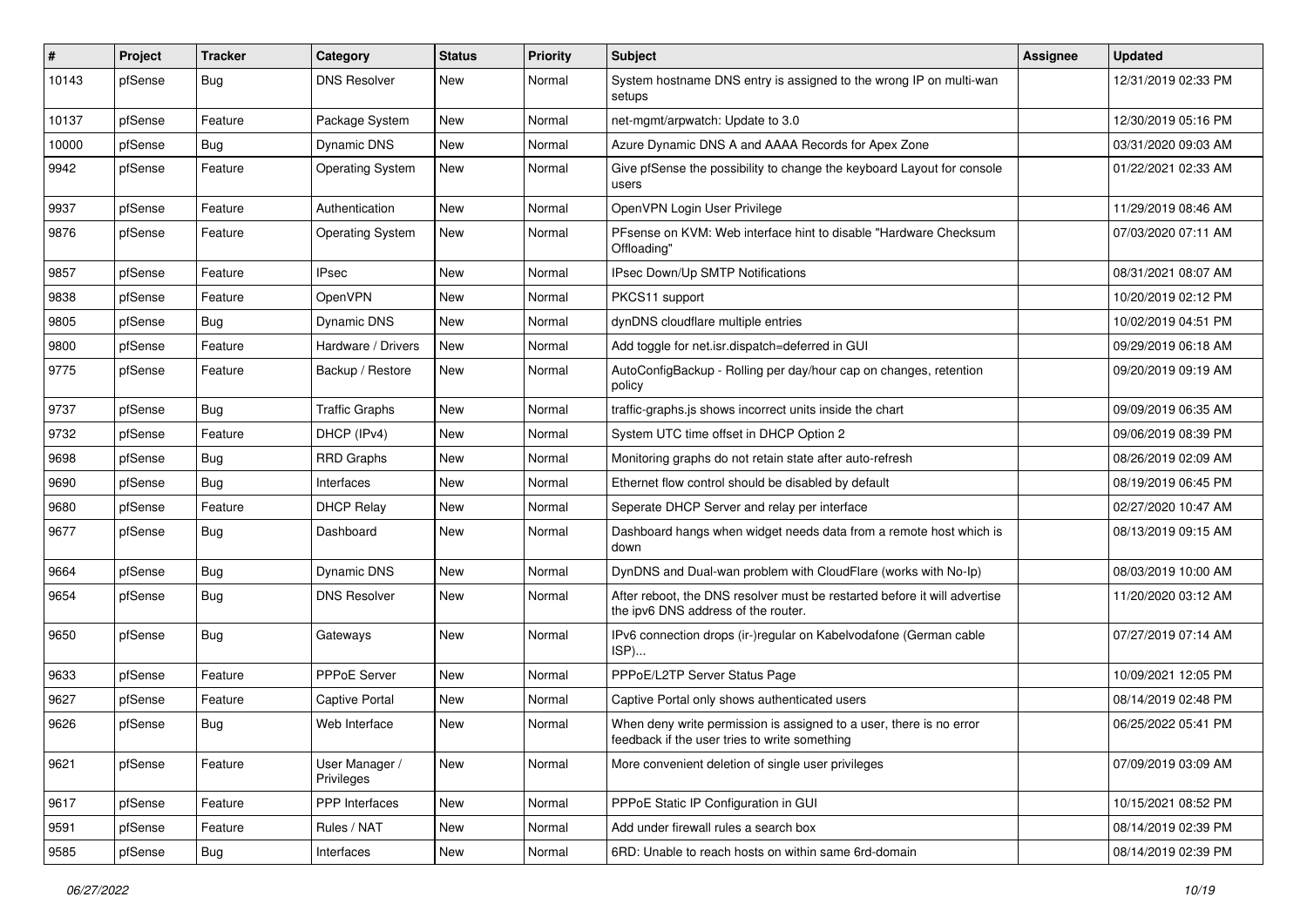| $\vert$ # | Project | <b>Tracker</b> | Category                     | <b>Status</b> | <b>Priority</b> | Subject                                                                                                 | <b>Assignee</b> | <b>Updated</b>      |
|-----------|---------|----------------|------------------------------|---------------|-----------------|---------------------------------------------------------------------------------------------------------|-----------------|---------------------|
| 9574      | pfSense | Feature        | Package System               | New           | Normal          | Show changelog at package upgrade                                                                       |                 | 06/02/2019 04:35 AM |
| 9566      | pfSense | Bug            | <b>Traffic Graphs</b>        | New           | Normal          | Traffic graph displays traffic incorrectly                                                              |                 | 11/18/2019 07:54 AM |
| 9544      | pfSense | Feature        | Routing                      | New           | Normal          | Enable RADIX_MPATH                                                                                      |                 | 04/21/2022 12:39 PM |
| 9536      | pfSense | Feature        | DHCP (IPv6)                  | New           | Normal          | Support dynamic prefix in DHCPv6 Server                                                                 |                 | 05/25/2022 04:27 AM |
| 9504      | pfSense | Bug            | Dynamic DNS                  | New           | Normal          | Multiple Dynamic DNS update notifications for the same interface, not<br>differentiated by the hostname |                 | 05/07/2019 07:46 AM |
| 9485      | pfSense | Bug            | User Manager /<br>Privileges | New           | Normal          | password match error on system_usermanager causes Group<br>membership to be reset.                      |                 | 04/26/2019 08:52 AM |
| 9464      | pfSense | Feature        | Interfaces                   | New           | Normal          | Marvell 6000 -- netgate hardware (e.g.: XG-7100, XG-3100) internal<br>switch LACP support               |                 | 04/08/2019 07:58 AM |
| 9453      | pfSense | <b>Bug</b>     | <b>LAGG Interfaces</b>       | New           | Normal          | VLAN Interfaces on LAGG get orphaned at boot                                                            |                 | 08/21/2019 11:16 AM |
| 9436      | pfSense | Feature        | <b>DNS Resolver</b>          | New           | Normal          | Unbound: enable dnstap support                                                                          |                 | 03/27/2019 07:54 PM |
| 9344      | pfSense | Bug            | Translations                 | New           | Normal          | OpenVPN click NCP Algorithms will always go to DH Parameters<br>website(in Chinese-Taiwan)              |                 | 10/21/2021 03:48 AM |
| 9343      | pfSense | <b>Bug</b>     | DHCP (IPv4)                  | <b>New</b>    | Normal          | diag_arp.php times out with large DHCPD leases table                                                    |                 | 08/14/2019 01:19 PM |
| 9338      | pfSense | <b>Bug</b>     | <b>IGMP Proxy</b>            | <b>New</b>    | Normal          | igmpproxy ignoring downstream vlan interface                                                            |                 | 02/22/2019 03:48 AM |
| 9288      | pfSense | Feature        | Authentication               | New           | Normal          | SSHGuard add pfSense signature in standard                                                              |                 | 08/14/2019 01:19 PM |
| 9253      | pfSense | Feature        | User Manager /<br>Privileges | New           | Normal          | RFE: True View-Only WebCFG options                                                                      |                 | 08/21/2019 09:21 AM |
| 9241      | pfSense | <b>Bug</b>     | Interfaces                   | New           | Normal          | Ethernet link cycles up/down if "auto-negotiate" is explicitly selected in<br>interface configuration   |                 | 12/31/2018 08:36 PM |
| 9226      | pfSense | Feature        | Web Interface                | New           | Normal          | zfs GUI functionality - alerts                                                                          |                 | 12/31/2020 02:50 PM |
| 9222      | pfSense | Feature        | Authentication               | New           | Normal          | Add sshguard log when release an IP                                                                     |                 | 08/14/2019 01:00 PM |
| 9192      | pfSense | <b>Bug</b>     | PPP Interfaces               | New           | Normal          | PPPoE daemon selects wrong interface                                                                    |                 | 08/20/2019 10:05 AM |
| 9179      | pfSense | <b>Bug</b>     | <b>NAT Reflection</b>        | New           | Normal          | NAT reflection fix implemented for #8604 is causing WebUI and<br>XMLRPC to fail on slave                |                 | 03/27/2020 08:01 PM |
| 9167      | pfSense | <b>Bug</b>     | Rules / NAT                  | <b>New</b>    | Normal          | Some Important ICMPv6 Traffic Not Allowed by Default Rules                                              |                 | 08/14/2019 01:00 PM |
| 9165      | pfSense | Feature        | Authentication               | New           | Normal          | only IPs can be added to sshguard whitelist                                                             |                 | 04/21/2022 12:39 PM |
| 9156      | pfSense | Feature        | OpenVPN                      | New           | Normal          | OpenVPN: Add tickbox for 'nopool' directive                                                             |                 | 04/14/2020 01:45 PM |
| 9130      | pfSense | Feature        | DHCP (IPv4)                  | New           | Normal          | Request ID [#INC-16195]: DHCP - PXE Boot                                                                |                 | 09/10/2020 01:39 PM |
| 9101      | pfSense | <b>Bug</b>     | <b>Traffic Graphs</b>        | New           | Normal          | Traffic Graphs/Dashboard Slows Downloads Being Performed by the<br>Same Firefox Browser                 |                 | 08/21/2019 09:18 AM |
| 9087      | pfSense | Bug            | <b>Traffic Graphs</b>        | New           | Normal          | Traffic Graph Widget Legend Not Updating                                                                |                 | 08/14/2019 12:38 PM |
| 9063      | pfSense | Feature        | Dynamic DNS                  | New           | Normal          | Allow dynamic DNS client entry to specify which Check IP service to use                                 |                 | 10/24/2018 11:53 AM |
| 9060      | pfSense | Feature        | Logging                      | New           | Normal          | add rule name filtering field for firewall log viewer                                                   |                 | 08/14/2019 12:38 PM |
| 9038      | pfSense | Feature        | Logging                      | New           | Normal          | Live view of any log file                                                                               |                 | 08/19/2019 02:55 PM |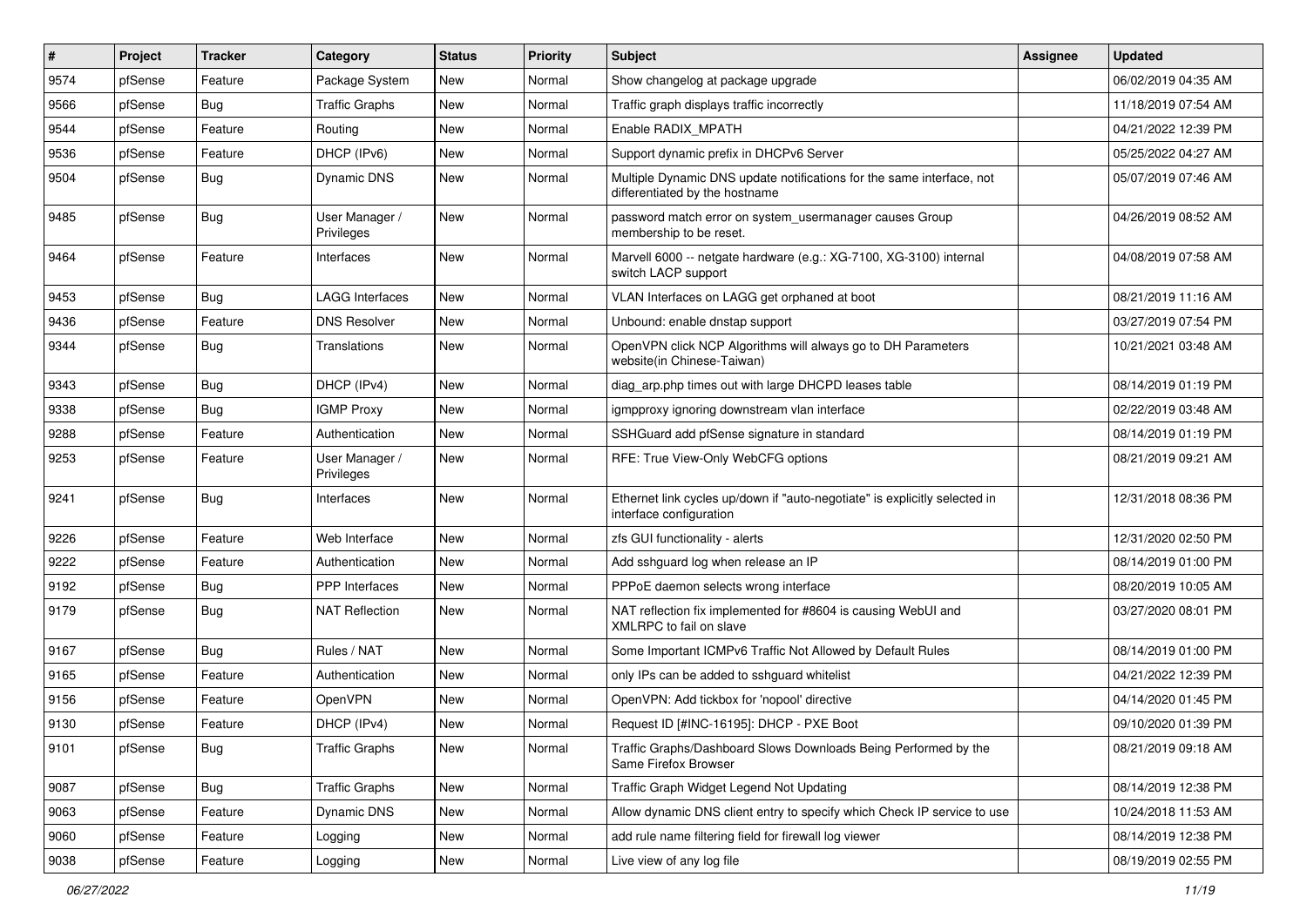| $\vert$ # | <b>Project</b> | <b>Tracker</b> | Category                            | <b>Status</b> | <b>Priority</b> | <b>Subject</b>                                                                                                          | Assignee   | <b>Updated</b>      |
|-----------|----------------|----------------|-------------------------------------|---------------|-----------------|-------------------------------------------------------------------------------------------------------------------------|------------|---------------------|
| 9037      | pfSense        | <b>Bug</b>     | <b>DNS Resolver</b>                 | New           | Normal          | Unbound not logging to syslog after reboot                                                                              |            | 10/12/2018 05:09 AM |
| 9035      | pfSense        | Bug            | Rules / NAT                         | New           | Normal          | Inactive Interfaces are Hidden in Firewall Rules                                                                        |            | 08/14/2019 12:39 PM |
| 8963      | pfSense        | <b>Bug</b>     | <b>Traffic Shaper</b><br>(Limiters) | New           | Normal          | 2.4.4 Limiters don't work after CARP fail-over                                                                          |            | 12/10/2018 06:40 AM |
| 8929      | pfSense        | Feature        | Web Interface                       | New           | Normal          | Scroll bar css dark theme                                                                                               |            | 08/14/2019 12:16 PM |
| 8815      | pfSense        | Bug            | Interfaces                          | New           | Normal          | IP addresses are removed from interfaces when link is lost and either<br>IPv4 or IPv6 is dynamic                        | Luiz Souza | 07/21/2021 07:49 AM |
| 8804      | pfSense        | <b>Bug</b>     | <b>PPP</b> Interfaces               | New           | Normal          | Netgate SG-1000 PPPoE Keepalives not prioritized, internet drops                                                        |            | 08/20/2019 10:06 AM |
| 8794      | pfSense        | Feature        | <b>NTPD</b>                         | New           | Normal          | NTP authentiction                                                                                                       | Tod L      | 08/05/2021 01:20 AM |
| 8770      | pfSense        | Bug            | Interfaces                          | New           | Normal          | QinQ interfaces always show as active                                                                                   |            | 02/01/2020 09:47 AM |
| 8712      | pfSense        | Feature        | <b>Traffic Shaper</b><br>(ALTQ)     | <b>New</b>    | Normal          | QOS on ipsec links                                                                                                      |            | 06/22/2020 06:27 AM |
| 8711      | pfSense        | Bug            | <b>IGMP Proxy</b>                   | New           | Normal          | igmpproxy with PPPoE Interfaces                                                                                         |            | 07/28/2018 09:21 AM |
| 8686      | pfSense        | Bug            | <b>IPsec</b>                        | <b>New</b>    | Normal          | IPsec VTI: Assigned interface firewall rules are never parsed                                                           |            | 02/10/2021 12:15 PM |
| 8641      | pfSense        | Feature        | Web Interface                       | New           | Normal          | Need way to disable HSTS and/or replace webConfigurator certificate<br>from CLI                                         |            | 07/16/2018 10:21 AM |
| 8614      | pfSense        | Bug            | DHCP (IPv4)                         | <b>New</b>    | Normal          | Cannot remove Additional BOOTP/DHCP Options                                                                             |            | 08/21/2019 09:15 AM |
| 8570      | pfSense        | Bug            | <b>XML Parser</b>                   | New           | Normal          | Empty (dn)shaper config gets populated with newline                                                                     |            | 08/20/2019 02:45 PM |
| 8567      | pfSense        | Bug            | CARP                                | New           | Normal          | Using IPv6 VIP alias for services may affect CARP IPv6 VIP work                                                         |            | 06/12/2018 01:26 PM |
| 8566      | pfSense        | Bug            | CARP                                | <b>New</b>    | Normal          | Wrong IPv6 source in NS request in case using of IPv6 alias                                                             |            | 06/12/2018 01:26 PM |
| 8558      | pfSense        | Feature        | Web Interface                       | New           | Normal          | Add more table sorting in various UI pages                                                                              |            | 08/21/2019 09:14 AM |
| 8526      | pfSense        | Bug            | Interfaces                          | New           | Normal          | DHCP client ignores server replies when 802.1g tagging is used                                                          |            | 08/14/2019 10:52 AM |
| 8520      | pfSense        | Feature        | Interfaces                          | New           | Normal          | Option to auto-renew DHCP on interface with an offline gateway or<br>marked as down                                     |            | 07/20/2021 11:00 AM |
| 8512      | pfSense        | Bug            | <b>PPP</b> Interfaces               | New           | Normal          | PPPoE reconnect fails after interface flap                                                                              |            | 08/20/2019 10:06 AM |
| 8483      | pfSense        | Feature        | <b>Traffic Shaper</b><br>(ALTQ)     | New           | Normal          | Allow user to choose order of Queues status                                                                             |            | 08/21/2019 09:12 AM |
| 8435      | pfSense        | <b>Bug</b>     | Interfaces                          | New           | Normal          | DHCPv6 unusable in certain circumstances (US AT&T Fiber, etc.)                                                          |            | 08/14/2019 10:52 AM |
| 8432      | pfSense        | Bug            | Dynamic DNS                         | <b>New</b>    | Normal          | Dynamic DNS Client gives an error that it can't find IPv6 address when<br>WAN interface is a LAGG                       |            | 09/17/2020 05:23 AM |
| 8419      | pfSense        | Bug            | Web Interface                       | New           | Normal          | webgui, when menubar is fixed to the top of the screen, the last items of<br>long menus cannot be seen/used.            |            | 07/19/2018 03:10 PM |
| 8406      | pfSense        | Bug            | <b>Dynamic DNS</b>                  | New           | Normal          | DDNS IPV6 Cloudflare Client does not detect PPOE address                                                                |            | 03/31/2018 11:56 AM |
| 8401      | pfSense        | <b>Bug</b>     | Installer                           | New           | Normal          | Issues related to keys representing alphabetic characters specific to<br>Scandinavian languages and to some other keys. |            | 03/30/2018 11:06 AM |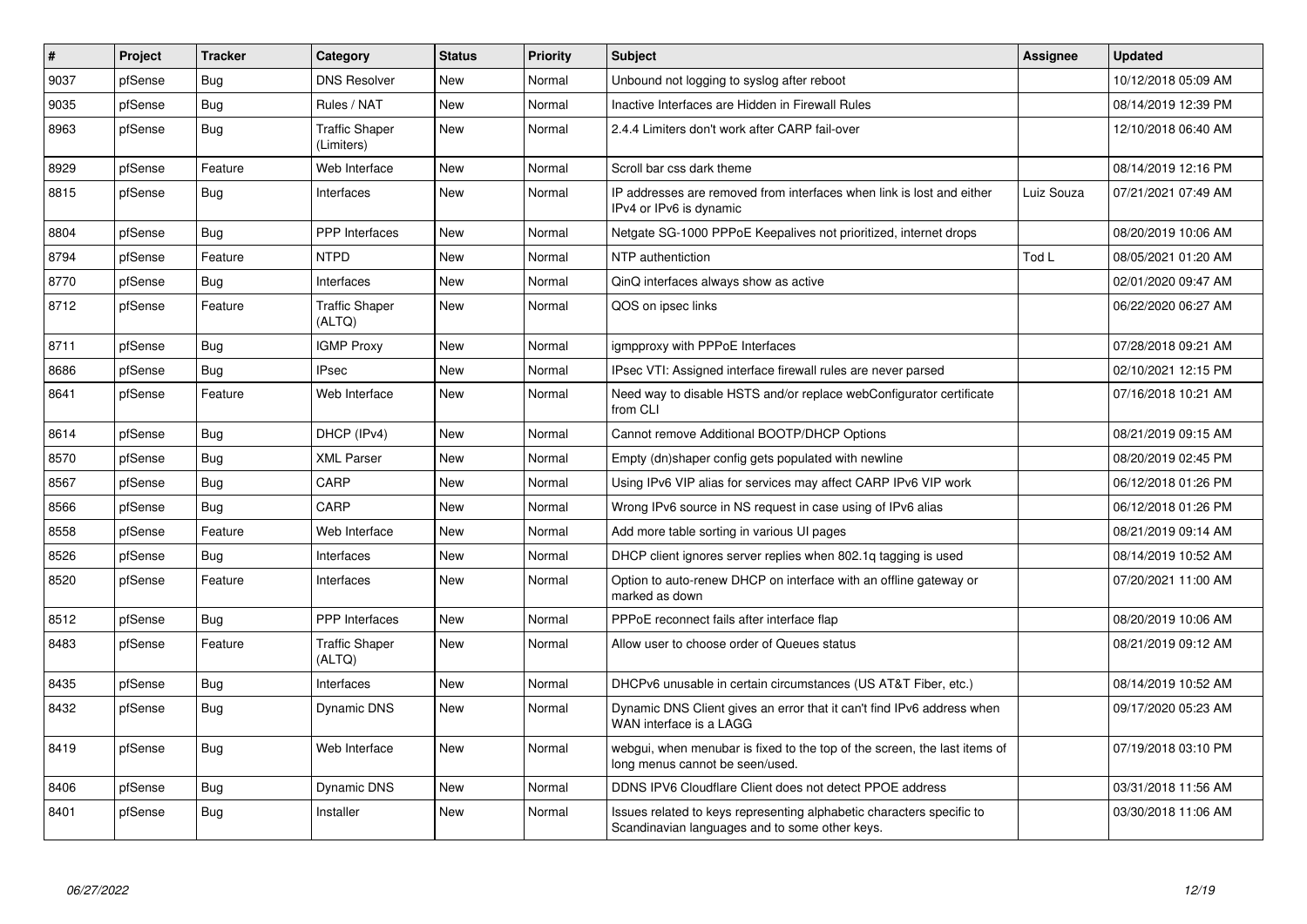| $\vert$ # | <b>Project</b> | <b>Tracker</b> | Category                                 | <b>Status</b> | <b>Priority</b> | <b>Subject</b>                                                                                                          | <b>Assignee</b>      | <b>Updated</b>      |
|-----------|----------------|----------------|------------------------------------------|---------------|-----------------|-------------------------------------------------------------------------------------------------------------------------|----------------------|---------------------|
| 8385      | pfSense        | Feature        | Rules / NAT                              | <b>New</b>    | Normal          | Utilize IP addresses from successfully authenticated OpenVPN<br>endpoints to Update Firewall Rules                      |                      | 07/19/2018 03:07 PM |
| 8380      | pfSense        | Bug            | <b>OpenVPN</b>                           | New           | Normal          | OpenVPN RADIUS password length is not constant                                                                          | Jim Pingle           | 07/17/2020 11:46 AM |
| 8372      | pfSense        | Feature        | Logging                                  | <b>New</b>    | Normal          | add gui setting to adjust refresh rate for dynamic firewall logs                                                        |                      | 08/14/2019 10:31 AM |
| 8349      | pfSense        | Feature        | <b>Traffic Graphs</b>                    | New           | Normal          | Show the actual numerical information (upload/download speeds) in the<br>traffic graph dashboard widget                 | <b>Jared Dillard</b> | 02/28/2018 09:42 AM |
| 8346      | pfSense        | Feature        | <b>IPsec</b>                             | New           | Normal          | Let pFSense act as an IPSec XAuth VPN Client                                                                            |                      | 02/23/2018 07:39 AM |
| 8343      | pfSense        | Bug            | Gateways                                 | <b>New</b>    | Normal          | Gateway Routes (Default Routes) not removed in Kernel when removed<br>from GUI                                          |                      | 05/14/2020 01:22 AM |
| 8335      | pfSense        | Bug            | <b>LAGG Interfaces</b>                   | <b>New</b>    | Normal          | System hang with LACP downlink to UniFi switch                                                                          |                      | 08/21/2019 11:18 AM |
| 8330      | pfSense        | Feature        | DHCP (IPv4)                              | <b>New</b>    | Normal          | add options for ddns-local-address statements                                                                           |                      | 04/27/2021 12:31 PM |
| 8325      | pfSense        | <b>Bug</b>     | UPnP/NAT-PMP                             | New           | Normal          | UPnP not available for pppoe-Clients                                                                                    |                      | 11/15/2020 10:33 AM |
| 8324      | pfSense        | Bug            | Hardware / Drivers                       | <b>New</b>    | Normal          | bxe cards require promisc for OSPF                                                                                      | Luiz Souza           | 05/25/2020 03:19 PM |
| 8313      | pfSense        | <b>Bug</b>     | Notifications                            | <b>New</b>    | Normal          | STARTTLS auto detection not working                                                                                     |                      | 04/21/2022 12:39 PM |
| 8309      | pfSense        | Feature        | Hardware / Drivers                       | New           | Normal          | Include apuled driver to add support for LEDs on PC Engines APU<br>boards                                               | Darryn Storm         | 08/20/2019 08:47 AM |
| 8285      | pfSense        | <b>Bug</b>     | Web Interface                            | <b>New</b>    | Normal          | Actions on stale data may result in catastrophic results                                                                |                      | 01/16/2018 08:08 PM |
| 8274      | pfSense        | Feature        | Traffic Graphs                           | New           | Normal          | Reverse Inverse Traffic Graph View                                                                                      | Jared Dillard        | 08/14/2019 10:31 AM |
| 8263      | pfSense        | Bug            | <b>Traffic Shaper</b><br>(ALTQ)          | New           | Normal          | Cannot create a nonlinear `Link Share` service curve because of: "the<br>sum of the child bandwidth higher than parent" |                      | 11/05/2020 07:31 AM |
| 8262      | pfSense        | Feature        | IPv6 Router<br>Advertisements<br>(RADVD) | <b>New</b>    | Normal          | Make each prefix flags configurable separately.                                                                         |                      | 01/16/2018 12:35 PM |
| 8243      | pfSense        | Feature        | <b>XMLRPC</b>                            | New           | Normal          | Sync dashboard settings over xmlrpc                                                                                     |                      | 08/21/2019 10:42 AM |
| 8236      | pfSense        | Feature        | <b>DNS Resolver</b>                      | New           | Normal          | Ability to configure "forward-first" and "forward-host" options for more<br>robust domain overrides in DNS Resolver     |                      | 12/26/2017 01:26 AM |
| 8207      | pfSense        | <b>Bug</b>     | Operating System                         | New           | Normal          | 2.4 cannot boot as a Xen VM with more than 7 NICs                                                                       |                      | 06/25/2022 05:42 PM |
| 8178      | pfSense        | Feature        | Package System                           | New           | Normal          | Allow setting attributes for form elements in package XML                                                               |                      | 12/09/2017 07:48 PM |
| 8177      | pfSense        | Bug            | Package System                           | <b>New</b>    | Normal          | "/xsl/package.xsl" is referenced in package XML files but not on the<br>firewall                                        |                      | 08/14/2019 09:56 AM |
| 8176      | pfSense        | Bug            | Package System                           | New           | Normal          | ./schema/packages.dtd -- referenced in *xml, but missing?                                                               |                      | 12/09/2017 06:52 PM |
| 8173      | pfSense        | Feature        | Interfaces                               | <b>New</b>    | Normal          | dhcp6c - RAW Options                                                                                                    |                      | 05/29/2022 05:34 PM |
| 8170      | pfSense        | Feature        | <b>XMLRPC</b>                            | New           | Normal          | XMLRPC Sync deletes entires on remote System                                                                            |                      | 08/21/2019 10:42 AM |
| 8168      | pfSense        | Feature        | <b>IPsec</b>                             | New           | Normal          | strongswan dhcp option                                                                                                  |                      | 12/19/2017 04:14 AM |
| 8149      | pfSense        | Feature        | <b>NTPD</b>                              | <b>New</b>    | Normal          | <b>NTPsec</b>                                                                                                           |                      | 10/11/2020 10:59 AM |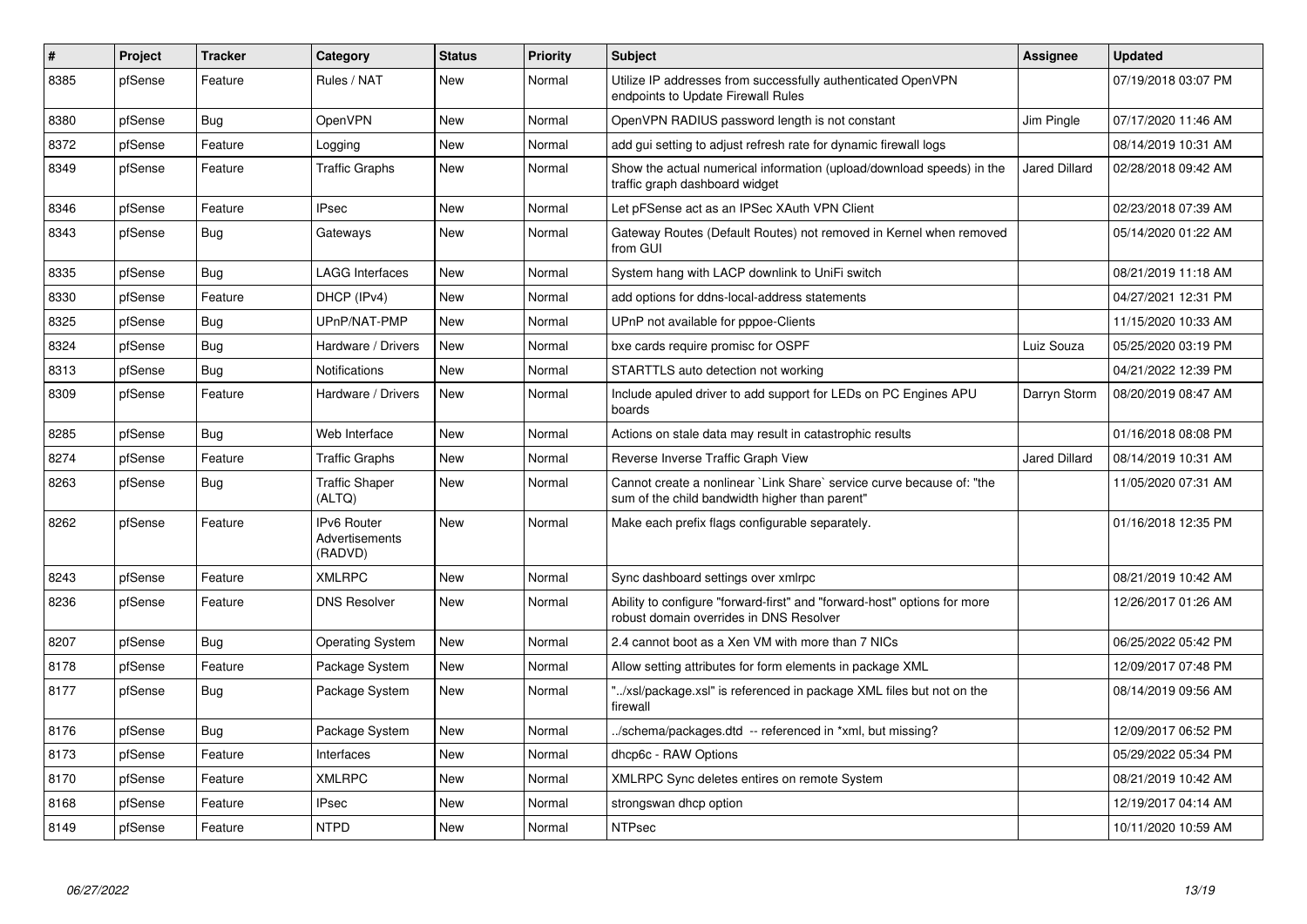| #    | Project | <b>Tracker</b> | Category                            | <b>Status</b> | <b>Priority</b> | Subject                                                                                                   | <b>Assignee</b> | <b>Updated</b>      |
|------|---------|----------------|-------------------------------------|---------------|-----------------|-----------------------------------------------------------------------------------------------------------|-----------------|---------------------|
| 8130 | pfSense | Bug            | <b>Traffic Graphs</b>               | New           | Normal          | Status - Monitoring - Area chart displays traffic data differently than Line<br>or Bar charts             |                 | 11/26/2017 01:40 PM |
| 8122 | pfSense | Bug            | OpenVPN                             | <b>New</b>    | Normal          | openypn client is unable to use OTP (temporary) passwords                                                 |                 | 04/16/2018 09:28 AM |
| 8113 | pfSense | <b>Bug</b>     | Interfaces                          | New           | Normal          | MTU setting on bridge, openvpn clients ignored                                                            |                 | 12/31/2021 05:55 PM |
| 8100 | pfSense | Bug            | CARP                                | New           | Normal          | pfsync Initially Deletes States on Primary for Connections Established<br>through Secondary               | Luiz Souza      | 02/08/2022 12:59 PM |
| 8095 | pfSense | Bug            | Translations                        | New           | Normal          | Unescaped simple quotes break JavaScript features when the French<br>translation is enabled               |                 | 08/21/2019 09:06 AM |
| 8087 | pfSense | Bug            | Authentication                      | <b>New</b>    | Normal          | Provide Calling-Station-ID to RADIUS backed VPN connections                                               |                 | 06/06/2020 05:36 AM |
| 8078 | pfSense | Feature        | <b>PPP</b> Interfaces               | <b>New</b>    | Normal          | <b>PPPoE Reconnect Wait Time</b>                                                                          |                 | 11/09/2017 05:13 PM |
| 8076 | pfSense | Bug            | Backup / Restore                    | New           | Normal          | User can easily apply an unusable interface configuration after restore                                   |                 | 08/14/2019 10:52 AM |
| 8073 | pfSense | Bug            | IPsec                               | New           | Normal          | Traffic inexplicably not going through IPSEC despite (in theory) matching<br><b>SPs</b>                   |                 | 11/09/2017 02:51 AM |
| 8072 | pfSense | Bug            | <b>Traffic Shaper</b><br>(Limiters) | <b>New</b>    | Normal          | Limiter / Queue mask issues?                                                                              | Ivor Kreso      | 11/08/2017 07:56 PM |
| 8066 | pfSense | <b>Bug</b>     | Routing                             | <b>New</b>    | Normal          | Static routes not applied when they go out a interface using carp                                         |                 | 11/08/2017 02:04 AM |
| 8036 | pfSense | Feature        | IPsec                               | New           | Normal          | Want to run multiple Mobile Client IKEv2 server instances                                                 |                 | 08/14/2019 09:31 AM |
| 8013 | pfSense | <b>Bug</b>     | <b>IPsec</b>                        | New           | Normal          | IPsec MSS clamping value shared for IPv4 and IPv6                                                         | Luiz Souza      | 10/28/2021 01:37 PM |
| 8004 | pfSense | Bug            | <b>NAT Reflection</b>               | New           | Normal          | Error notice for a deleted NAT that had a RULE or an existing NAT which<br>is claimed to have no NAT port |                 | 10/24/2017 06:39 PM |
| 7988 | pfSense | Feature        | Web Interface                       | New           | Normal          | Compact Theme based on Compact-RED with the default theme colors.                                         |                 | 10/23/2017 05:34 AM |
| 7986 | pfSense | Bug            | Wireless                            | New           | Normal          | WLAN card no longer properly initialized under 2.4.0                                                      |                 | 06/19/2020 08:08 AM |
| 7977 | pfSense | Bug            | Translations                        | New           | Normal          | English text shown in stead of translated text (Routing - Gateway groups<br>edit)                         |                 | 08/21/2019 11:28 AM |
| 7974 | pfSense | Feature        | Dashboard                           | <b>New</b>    | Normal          | <b>ZFS RAID Monitor Not available</b>                                                                     |                 | 08/20/2019 01:34 PM |
| 7971 | pfSense | Feature        | Captive Portal                      | New           | Normal          | Allow import, export and synchronization of MACs under Captive Portal<br>service                          |                 | 10/19/2017 04:56 AM |
| 7964 | pfSense | <b>Bug</b>     | Multi-WAN                           | <b>New</b>    | Normal          | Restart openvpn on gateway switching                                                                      |                 | 08/19/2019 12:35 PM |
| 7957 | pfSense | Feature        | Web Interface                       | New           | Normal          | GUI theme - separate "colour" from "compact/normal" in theme<br>dropdown                                  |                 | 10/17/2017 06:58 AM |
| 7956 | pfSense | Feature        | Web Interface                       | New           | Normal          | Favicon able to match GUI colour setting?                                                                 |                 | 10/17/2017 06:36 AM |
| 7943 | pfSense | Bug            | Web Interface                       | New           | Normal          | CSS Overflow Fix for Drop Down Menus in webConfigurator                                                   |                 | 11/21/2020 02:54 PM |
| 7922 | pfSense | Feature        | Rules / NAT                         | New           | Normal          | Add the option to select the ISP IPv6 Delegated Prefix as a destination in<br>firewall rules              |                 | 10/10/2017 06:36 PM |
| 7899 | pfSense | Bug            | <b>Traffic Shaper</b><br>(ALTQ)     | New           | Normal          | a floating 'match' rule on LAN does not put traffic from a broswer on a<br>clientpc into a shaper queue   |                 | 09/28/2017 09:16 AM |
| 7888 | pfSense | Feature        | Package System                      | New           | Normal          | Add a button in package manager GUI to upgrade all packages                                               |                 | 09/28/2017 05:50 AM |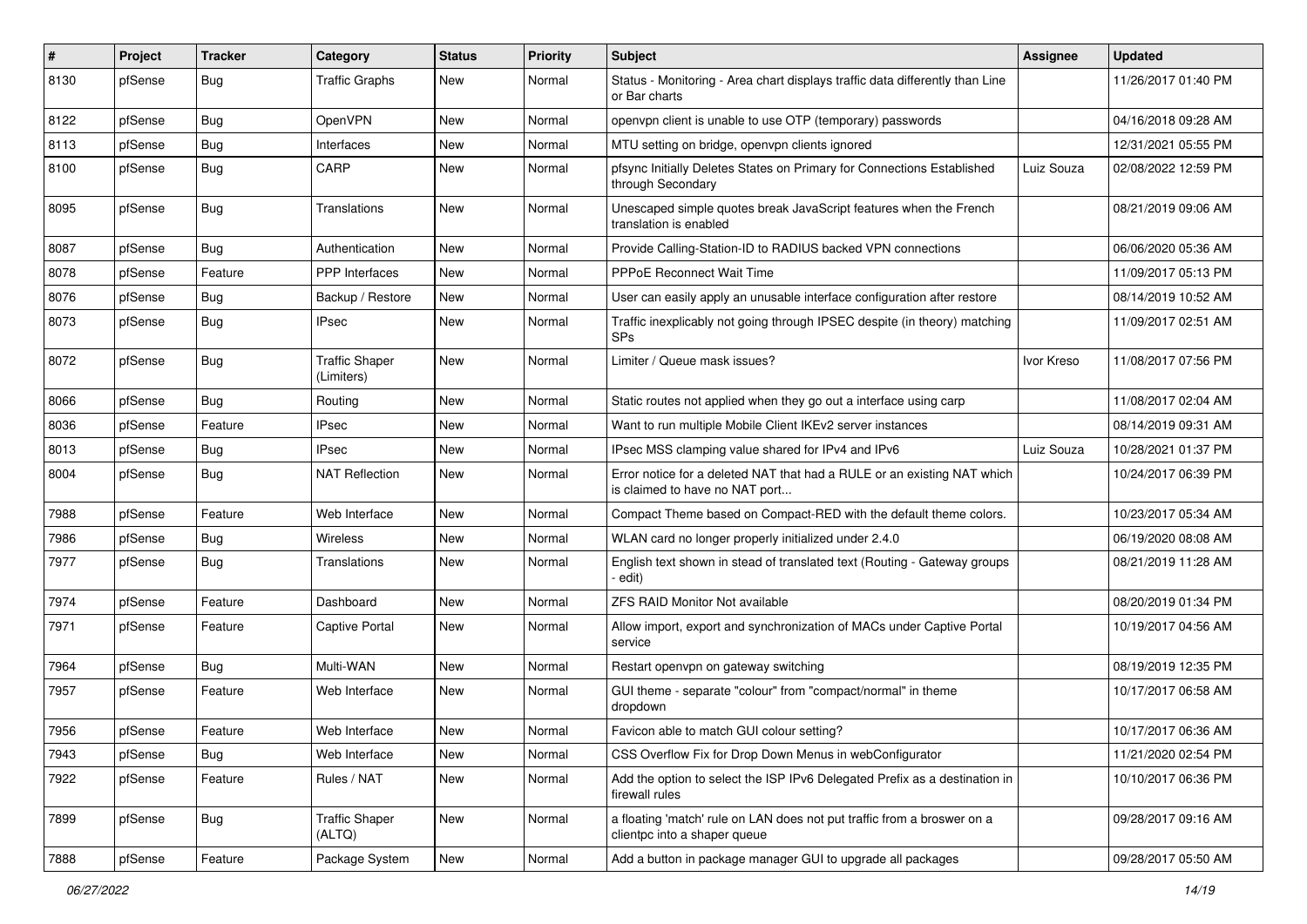| $\vert$ # | Project | <b>Tracker</b> | Category                                        | <b>Status</b> | <b>Priority</b> | Subject                                                                                                                           | <b>Assignee</b> | <b>Updated</b>      |
|-----------|---------|----------------|-------------------------------------------------|---------------|-----------------|-----------------------------------------------------------------------------------------------------------------------------------|-----------------|---------------------|
| 7881      | pfSense | Feature        | OpenVPN                                         | New           | Normal          | OpenVPN client - add support for multiple server entries                                                                          |                 | 08/14/2019 09:32 AM |
| 7863      | pfSense | Bug            | User Manager /<br>Privileges                    | <b>New</b>    | Normal          | The "WebCfg - All pages" permission inclueds the "User - System: Shell<br>account access" even though that is not a WebCofg page. |                 | 09/16/2017 05:13 AM |
| 7852      | pfSense | Feature        | <b>DNS Resolver</b>                             | New           | Normal          | Add views support to Unbound GUI                                                                                                  |                 | 09/11/2017 12:26 PM |
| 7821      | pfSense | Bug            | DHCP (IPv6)                                     | <b>New</b>    | Normal          | GIF does not support broadcast                                                                                                    |                 | 08/29/2017 10:50 AM |
| 7812      | pfSense | Feature        | Web Interface                                   | New           | Normal          | ZFS handling of autopreplace                                                                                                      |                 | 08/13/2019 03:53 PM |
| 7800      | pfSense | Feature        | Logging                                         | New           | Normal          | Add option for state logging                                                                                                      |                 | 08/13/2019 03:51 PM |
| 7799      | pfSense | Feature        | Rules / NAT                                     | <b>New</b>    | Normal          | Make an ajax call to toggle logging by clicking on the logging icon next to<br>a rule                                             |                 | 08/13/2019 09:40 AM |
| 7783      | pfSense | Feature        | <b>Operating System</b>                         | New           | Normal          | Support for hosting VMs on pfSense using bhyve                                                                                    |                 | 03/25/2022 11:53 AM |
| 7781      | pfSense | Feature        | Rules / NAT                                     | New           | Normal          | Please Enable Rule Separators on Manual Outbound NAT                                                                              |                 | 08/21/2019 09:07 AM |
| 7779      | pfSense | Bug            | OpenVPN                                         | New           | Normal          | Traffic crossing a site-to-site OpenVPN tunnel fails to fragment.                                                                 |                 | 06/02/2021 08:26 AM |
| 7773      | pfSense | Feature        | <b>IPsec</b>                                    | <b>New</b>    | Normal          | IPSec using IKEv2 with split DNS not using provided domain names                                                                  |                 | 08/15/2017 05:25 PM |
| 7761      | pfSense | Feature        | Rules / NAT                                     | New           | Normal          | Add a way to match on IPv6 proto=0 (hop-by-hop header extension)                                                                  |                 | 08/13/2019 03:49 PM |
| 7757      | pfSense | Bug            | Backup / Restore                                | <b>New</b>    | Normal          | Auto Config Backup fails to upload unless Default Gateway is up                                                                   |                 | 08/16/2019 12:47 PM |
| 7747      | pfSense | Feature        | Console Menu                                    | <b>New</b>    | Normal          | Minor UI Tweak: Make hitting enter on the console (esp via SSH) should<br>not log you out, but simply redraw the menu             |                 | 08/01/2017 04:03 PM |
| 7738      | pfSense | Feature        | <b>IPsec</b>                                    | New           | Normal          | Highlight which IPSec (or other VPN) crypto modes are<br>hardware-accelerated in the UI                                           |                 | 08/13/2019 03:46 PM |
| 7737      | pfSense | Bug            | <b>IPv6 Router</b><br>Advertisements<br>(RADVD) | New           | Normal          | radvd error message                                                                                                               |                 | 08/13/2019 09:41 AM |
| 7734      | pfSense | Bug            | DHCP (IPv6)                                     | New           | Normal          | Using opton ia pd0 does not renew prefix and prefix get dropped                                                                   |                 | 07/31/2017 03:46 AM |
| 7720      | pfSense | Feature        | Hardware / Drivers                              | New           | Normal          | Add general watchdog kernel modules (like ichwd) and watchdogd<br>support in the GUI.                                             |                 | 08/19/2019 01:20 PM |
| 7671      | pfSense | Feature        | Gateway Monitoring                              | <b>New</b>    | Normal          | Gateway Monitoring Via Custom Script or Telnet.                                                                                   |                 | 09/18/2020 02:59 PM |
| 7665      | pfSense | Bug            | Aliases / Tables                                | New           | Normal          | Host range validation for Aliases is not strict enough                                                                            |                 | 08/21/2019 11:01 AM |
| 7626      | pfSense | Feature        | Interfaces                                      | <b>New</b>    | Normal          | Add IPoE support for WAN                                                                                                          |                 | 01/01/2022 12:31 AM |
| 7602      | pfSense | Feature        | <b>Operating System</b>                         | <b>New</b>    | Normal          | Auto-Create bootable USB for recovery                                                                                             |                 | 08/13/2019 09:50 AM |
| 7590      | pfSense | <b>Bug</b>     | <b>Diagnostics</b>                              | New           | Normal          | diag edit do not save when nothing to sae (in directory browse view)                                                              |                 | 05/20/2017 05:04 PM |
| 7589      | pfSense | Bug            | Diagnostics                                     | New           | Normal          | diag_edit.php old print_info_box                                                                                                  |                 | 05/20/2017 05:02 PM |
| 7563      | pfSense | Feature        | L <sub>2</sub> TP                               | <b>New</b>    | Normal          | I2tp Suggestion: consider allowing IP/Subnet for the user.                                                                        |                 | 08/21/2019 10:52 AM |
| 7551      | pfSense | <b>Bug</b>     | Rules / NAT                                     | New           | Normal          | Dynamic IPsec endpoints not added to rule set after WAN down/up                                                                   |                 | 05/16/2017 02:26 PM |
| 7541      | pfSense | Feature        | Installer                                       | New           | Normal          | ZFS Install, add hot spare option                                                                                                 |                 | 08/14/2019 09:32 AM |
| 7476      | pfSense | <b>Bug</b>     | Logging                                         | New           | Normal          | Dirty buffer used to build log messages?                                                                                          |                 | 04/17/2017 09:51 PM |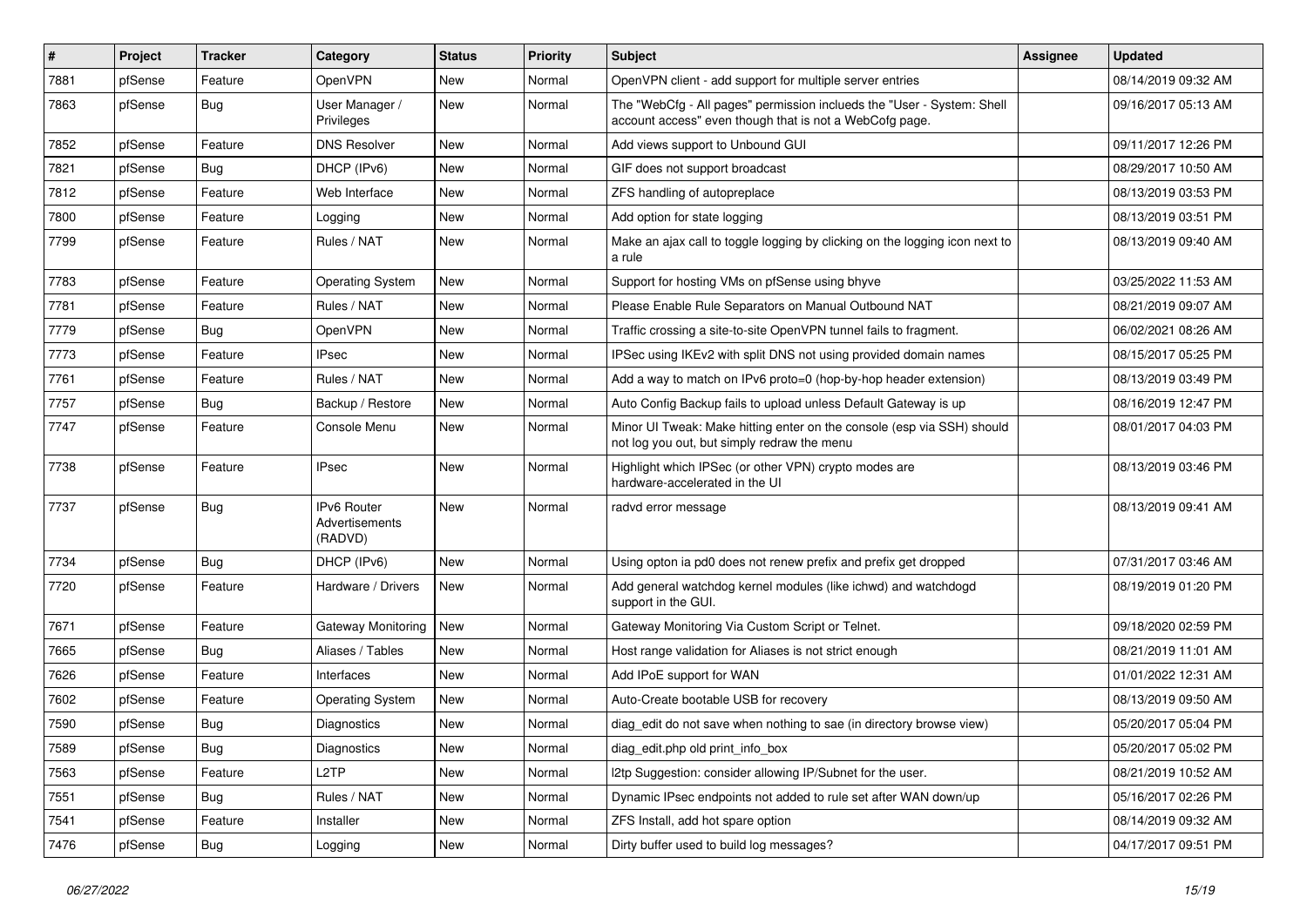| $\sharp$ | Project | <b>Tracker</b> | Category                                        | <b>Status</b> | <b>Priority</b> | Subject                                                                                                                       | Assignee             | <b>Updated</b>      |
|----------|---------|----------------|-------------------------------------------------|---------------|-----------------|-------------------------------------------------------------------------------------------------------------------------------|----------------------|---------------------|
| 7430     | pfSense | <b>Bug</b>     | Interfaces                                      | New           | Normal          | pfsense-utils.inc - where_is_ipaddr_configured() should account for<br>loopback interface                                     |                      | 08/13/2019 03:48 PM |
| 7420     | pfSense | Bug            | <b>IPsec</b>                                    | New           | Normal          | ipsec status freezing                                                                                                         |                      | 02/13/2020 09:09 AM |
| 7418     | pfSense | Feature        | <b>Dynamic DNS</b>                              | New           | Normal          | Dynamic dns should be sorted interface name                                                                                   |                      | 08/21/2019 08:58 AM |
| 7405     | pfSense | Feature        | DHCP (IPv4)                                     | New           | Normal          | Ability to add dhcp host reservations from "Diagnostics -> ARP table"                                                         |                      | 10/12/2020 08:22 AM |
| 7402     | pfSense | Bug            | Web Interface                                   | New           | Normal          | Inconsistent use of htmlentities validation checks                                                                            |                      | 03/21/2017 08:58 AM |
| 7385     | pfSense | Todo           | Web Interface                                   | New           | Normal          | Sanitize PHP includes                                                                                                         |                      | 08/13/2019 03:22 PM |
| 7373     | pfSense | Bug            | Rules / NAT                                     | New           | Normal          | Firewall schedules GUI needs to be redone from scratch                                                                        |                      | 08/21/2019 08:56 AM |
| 7352     | pfSense | Bug            | Routing                                         | New           | Normal          | pfSense IPv6 static route is dumped after a WAN flap                                                                          |                      | 01/20/2022 09:35 AM |
| 7303     | pfSense | <b>Bug</b>     | <b>IPv6 Router</b><br>Advertisements<br>(RADVD) | <b>New</b>    | Normal          | ipv6 connectivity lost on pfSense reboot                                                                                      |                      | 08/20/2019 12:23 PM |
| 7292     | pfSense | Feature        | <b>Dynamic DNS</b>                              | New           | Normal          | DynamicDNS configuration does not sync to HA secondary                                                                        |                      | 02/21/2017 04:56 PM |
| 7287     | pfSense | Feature        | <b>NTPD</b>                                     | New           | Normal          | NTP add support for ACTS ref clock                                                                                            |                      | 10/12/2020 07:45 AM |
| 7281     | pfSense | Feature        | OpenVPN                                         | New           | Normal          | OpenVPN: Add support for IPv6 dynamic prefix selection                                                                        |                      | 12/21/2017 08:56 PM |
| 7260     | pfSense | Feature        | Rules / NAT                                     | <b>New</b>    | Normal          | Source OS / p0f Database Missing Modern Operating Systems                                                                     |                      | 04/18/2020 02:25 AM |
| 7248     | pfSense | Feature        | <b>IPsec</b>                                    | New           | Normal          | Web UI for IPSec settings should warn about poor security choices                                                             | Jim Pingle           | 10/31/2019 12:15 PM |
| 7244     | pfSense | Feature        | Developer Tools                                 | New           | Normal          | Publish pfsense as a Vagrant Basebox                                                                                          |                      | 01/29/2019 04:09 AM |
| 7238     | pfSense | Bug            | Web Interface                                   | New           | Normal          | Menu layout broken when using "Hostname in Menu" with long<br>hostnames                                                       |                      | 02/21/2017 07:01 AM |
| 7235     | pfSense | Bug            | <b>IPsec</b>                                    | New           | Normal          | 4860 has not got significant IPsec performance rising with enabled HW<br>acceleration                                         | Luiz Souza           | 12/18/2021 04:32 PM |
| 7216     | pfSense | Feature        | Web Interface                                   | New           | Normal          | Allow user to choose date display format                                                                                      | <b>Phillip Davis</b> | 02/02/2018 04:20 PM |
| 7212     | pfSense | Feature        | Hardware / Drivers                              | <b>New</b>    | Normal          | Provide Driver for SG-1000 Crypto Accelerator                                                                                 | Luiz Souza           | 08/20/2019 08:46 AM |
| 7201     | pfSense | Feature        | <b>NTPD</b>                                     | New           | Normal          | NTP Support multiple GPS reference clocks                                                                                     |                      | 04/27/2021 12:31 PM |
| 7195     | pfSense | <b>Bug</b>     | Package System                                  | <b>New</b>    | Normal          | pkg_edit.php - <checkenablefields> tag has no effect on fields other than<br/>checkbox/input</checkenablefields>              |                      | 08/21/2019 09:15 AM |
| 7182     | pfSense | Feature        | Dashboard                                       | New           | Normal          | Break up System Widget on the Dashboard                                                                                       |                      | 08/21/2019 08:59 AM |
| 7172     | pfSense | <b>Bug</b>     | DHCP (IPv4)                                     | New           | Normal          | Sorting by hostname in Services > DHCP Server > LAN should be<br>"natural" (alphanumeric friendly)                            |                      | 08/20/2019 03:47 PM |
| 7152     | pfSense | <b>Bug</b>     | <b>DNS Resolver</b>                             | New           | Normal          | Unbound / DNS Resolver issue if "Register DHCP static mappings in the<br>DNS Resolver" set before wildcard DNS custom options |                      | 12/18/2021 04:59 PM |
| 7113     | pfSense | <b>Bug</b>     | Dashboard                                       | New           | Normal          | Interface name in Traffic Graphs                                                                                              |                      | 12/31/2021 05:40 PM |
| 7085     | pfSense | Feature        | Rules / NAT                                     | New           | Normal          | Edit Firewall Rules Seperator                                                                                                 |                      | 09/10/2017 09:15 AM |
| 7082     | pfSense | Bug            | Package System                                  | New           | Normal          | pkg edit.php - impossible to use default value with rowhelperfield                                                            |                      | 08/21/2019 09:15 AM |
| 7040     | pfSense | Bug            | Interfaces                                      | New           | Normal          | Issue when disabling an interface                                                                                             |                      | 12/26/2016 02:56 AM |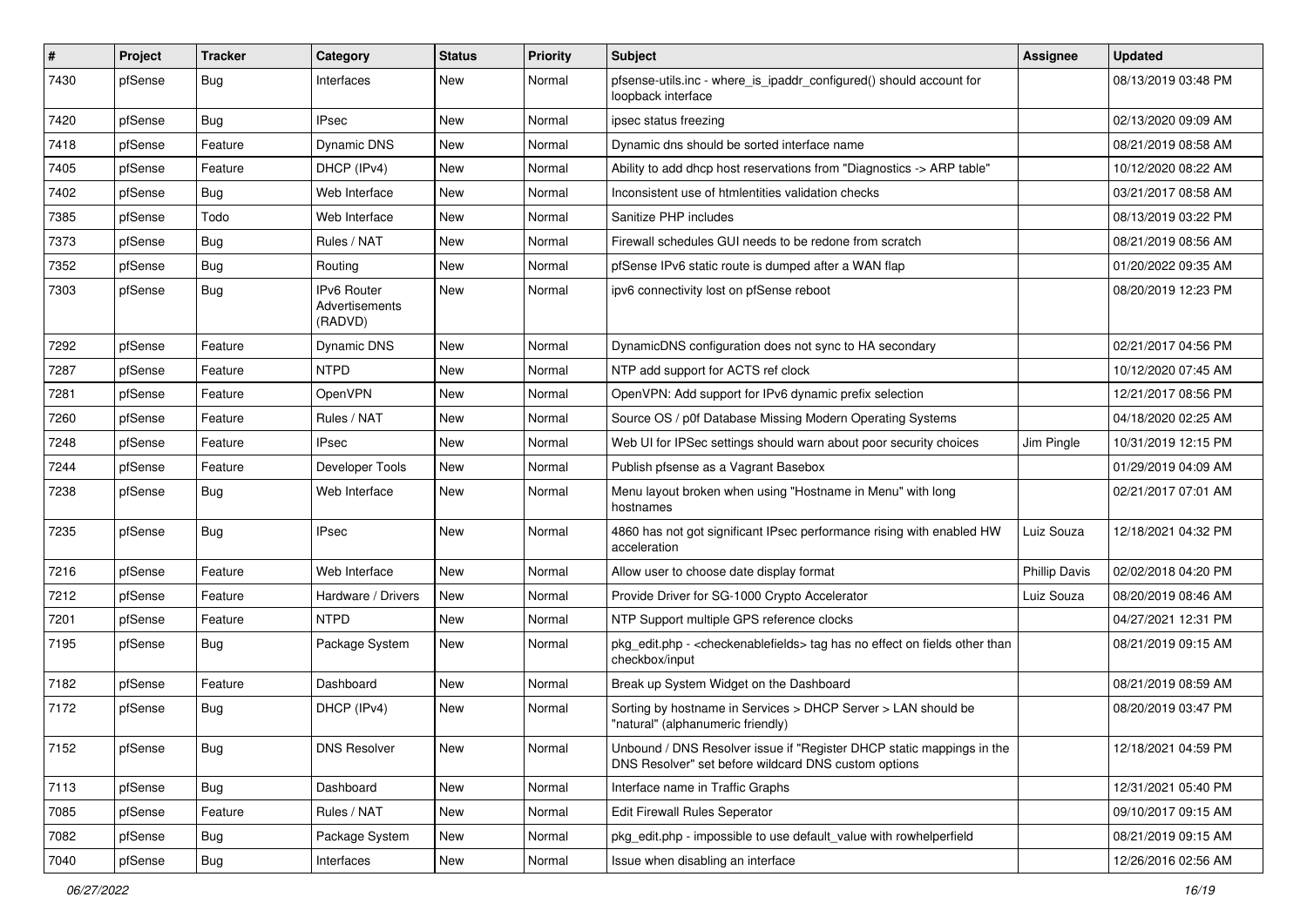| ∦    | Project | <b>Tracker</b> | Category                                 | <b>Status</b> | <b>Priority</b> | <b>Subject</b>                                                                                                                                         | <b>Assignee</b> | <b>Updated</b>      |
|------|---------|----------------|------------------------------------------|---------------|-----------------|--------------------------------------------------------------------------------------------------------------------------------------------------------|-----------------|---------------------|
| 6993 | pfSense | <b>Bug</b>     | OpenVPN                                  | New           | Normal          | OpenVPN status error during CARP state transition                                                                                                      | James Webb      | 12/31/2021 05:44 PM |
| 6977 | pfSense | Bug            | Interfaces                               | New           | Normal          | VLAN traffic is erroneously counted as underlying iface (untagged) traffic                                                                             |                 | 08/13/2019 02:56 PM |
| 6960 | pfSense | Feature        | DHCP (IPv4)                              | New           | Normal          | Consider replacing ISC DHCP server with KEA DHCP                                                                                                       |                 | 09/24/2020 01:59 PM |
| 6956 | pfSense | Feature        | <b>Captive Portal</b>                    | New           | Normal          | Allow more control over concurrent logins                                                                                                              |                 | 11/23/2016 12:01 PM |
| 6926 | pfSense | Bug            | UPnP/NAT-PMP                             | New           | Normal          | Miniupnp advertising expired IPv6 address                                                                                                              |                 | 01/15/2022 08:29 PM |
| 6917 | pfSense | Feature        | Upgrade                                  | New           | Normal          | Add ability to choose from what IP/IFACE you search for updates                                                                                        |                 | 11/11/2016 09:51 AM |
| 6845 | pfSense | Feature        | Interfaces                               | New           | Normal          | DHCP / DHCPv6 WAN client status page                                                                                                                   |                 | 08/19/2019 12:37 PM |
| 6823 | pfSense | Bug            | Interfaces                               | New           | Normal          | No connectivity after changing link state to UP                                                                                                        |                 | 04/21/2022 12:39 PM |
| 6816 | pfSense | Feature        | IPv6 Router<br>Advertisements<br>(RADVD) | New           | Normal          | Status and/or Diagnostics page for radvd                                                                                                               |                 | 08/13/2019 02:35 PM |
| 6803 | pfSense | Bug            | Web Interface                            | New           | Normal          | CSRF timeout occurs when it (probably) shouldn't                                                                                                       |                 | 11/03/2016 09:43 PM |
| 6799 | pfSense | Bug            | Rules / NAT                              | New           | Normal          | Using NOT (!) with interface subnet macros results unexpected traffic<br>passing when multiple subnets are included in the macro (i.e. VIP<br>subnets) |                 | 02/07/2022 02:18 PM |
| 6796 | pfSense | Feature        | Interfaces                               | <b>New</b>    | Normal          | Allow hostnames as GRE and GIF endpoints                                                                                                               |                 | 08/13/2019 02:35 PM |
| 6776 | pfSense | Feature        | Rules / NAT                              | New           | Normal          | Allow disabling of "filter rule association" by default                                                                                                |                 | 08/17/2021 10:56 AM |
| 6742 | pfSense | Feature        | Authentication                           | New           | Normal          | OAuth2 authentication for OpenVPN (and for FreeRadius)                                                                                                 | Jim Thompson    | 10/19/2020 09:19 AM |
| 6738 | pfSense | Feature        | Web Interface                            | New           | Normal          | GUI Action Buttons replicated to the top of the List                                                                                                   |                 | 07/10/2021 01:04 PM |
| 6691 | pfSense | Bug            | DHCP (IPv6)                              | New           | Normal          | dhcp6c quits after only two tries if no response was received                                                                                          |                 | 12/07/2020 04:25 PM |
| 6627 | pfSense | Bug            | Rules / NAT                              | New           | Normal          | floating tab match rules ignore quick action so should be removed                                                                                      |                 | 07/18/2016 02:15 PM |
| 6615 | pfSense | Feature        | DHCP (IPv4)                              | New           | Normal          | new DHCP server option                                                                                                                                 |                 | 08/13/2019 01:39 PM |
| 6604 | pfSense | Feature        | <b>NTPD</b>                              | New           | Normal          | Allow NTP server list to be overridden by DHCP/PPP                                                                                                     |                 | 08/13/2019 01:39 PM |
| 6602 | pfSense | Feature        | User Manager /<br>Privileges             | New           | Normal          | Config writes denied via "deny config write" permission should notify as<br>such                                                                       |                 | 08/20/2019 03:43 PM |
| 6574 | pfSense | Feature        | Hardware / Drivers                       | New           | Normal          | Support USB RNDIS network interfaces                                                                                                                   |                 | 08/20/2019 08:46 AM |
| 6569 | pfSense | Feature        | <b>NTPD</b>                              | New           | Normal          | Support Rockwell ZODIAC binary protocol (Jupiter receiver) for high<br>precision                                                                       | Jim Pingle      | 07/18/2016 11:45 AM |
| 6554 | pfSense | Feature        | <b>NTPD</b>                              | New           | Normal          | Reintroduce NTP mode7 for IEEE 1588 PTPd interop                                                                                                       |                 | 08/13/2019 01:40 PM |
| 6541 | pfSense | Bug            | IPv6 Router<br>Advertisements<br>(RADVD) | New           | Normal          | IPv6 RAs always include on-link prefix; clients may not use DHCPv6<br>managed addresses                                                                |                 | 08/13/2019 03:23 PM |
| 6539 | pfSense | Feature        | Rules / NAT                              | New           | Normal          | ICMPv6 filtering requires multiple rules - no range support                                                                                            |                 | 08/13/2019 01:23 PM |
| 6501 | pfSense | Todo           | Web Interface                            | New           | Normal          | Tightening up subnet expansion                                                                                                                         |                 | 08/13/2019 01:23 PM |
| 6500 | pfSense | Feature        | Package System                           | New           | Normal          | Should be a way to determine which packages are available without<br>having to update/install                                                          |                 | 06/17/2016 05:34 PM |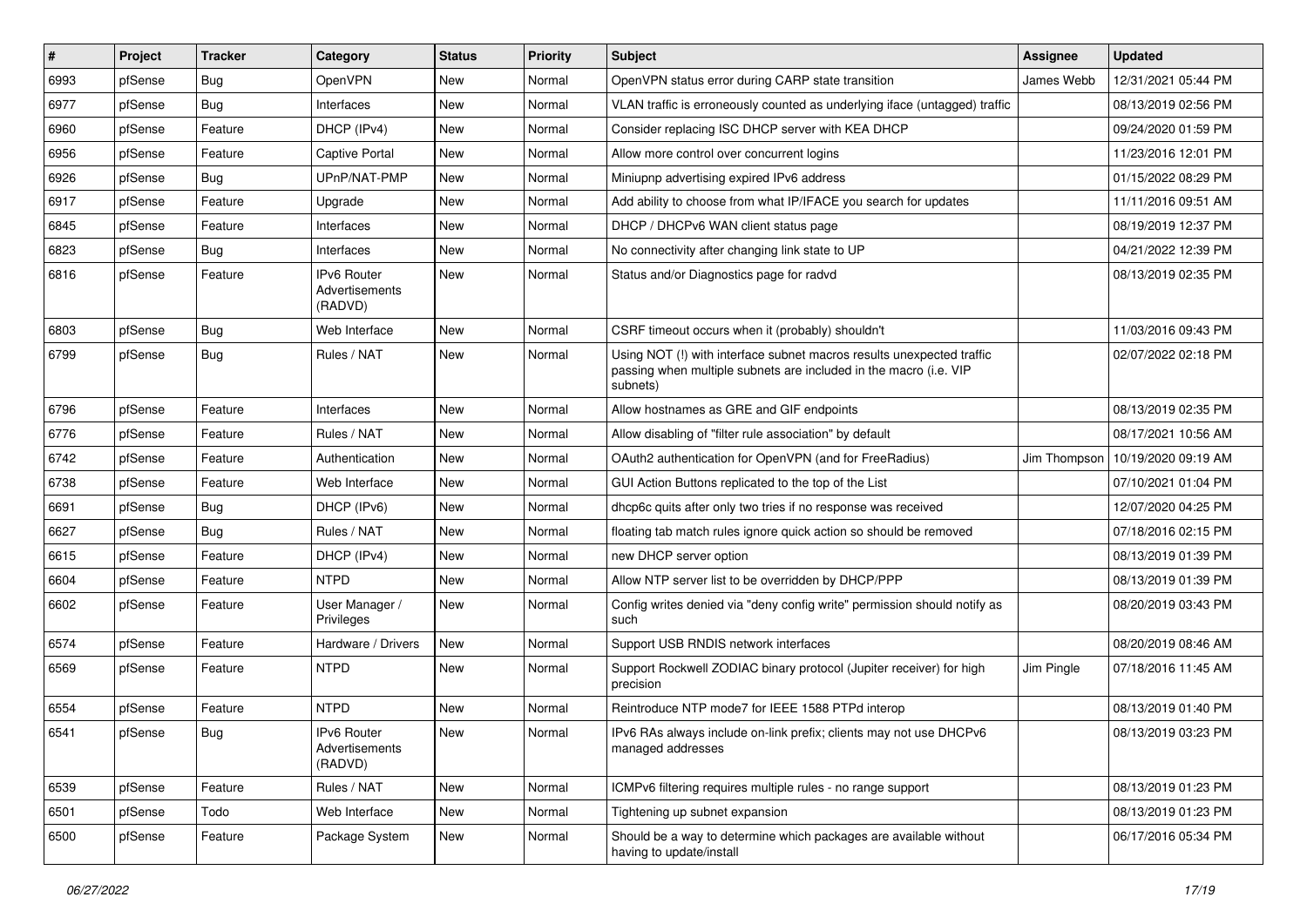| #    | Project | <b>Tracker</b> | Category                            | <b>Status</b> | <b>Priority</b> | <b>Subject</b>                                                                                   | Assignee            | <b>Updated</b>      |
|------|---------|----------------|-------------------------------------|---------------|-----------------|--------------------------------------------------------------------------------------------------|---------------------|---------------------|
| 6481 | pfSense | Bug            | <b>IPsec</b>                        | New           | Normal          | loading EAP_RADIUS method failed                                                                 |                     | 03/24/2020 04:25 PM |
| 6469 | pfSense | Feature        | Console Menu                        | <b>New</b>    | Normal          | Improve help + self documentation in console PHP shell                                           |                     | 08/13/2019 01:23 PM |
| 6457 | pfSense | Feature        | Installer                           | New           | Normal          | Allow ability to configure AWS EC2 AMI via userdata                                              |                     | 09/21/2020 02:54 PM |
| 6412 | pfSense | Feature        | <b>Operating System</b>             | New           | Normal          | Add includedir directive for /var/etc/xinet.d to xinetd configuration                            |                     | 08/13/2019 01:23 PM |
| 6398 | pfSense | <b>Bug</b>     | Configuration<br>Backend            | New           | Normal          | If config cannot be loaded due to corruption or bug, it isn't handled<br>gracefully (just stops) |                     | 08/13/2019 01:23 PM |
| 6332 | pfSense | Todo           | Web Interface                       | <b>New</b>    | Normal          | Upgrade encryption options to cover current range of recommendations                             |                     | 08/13/2019 02:34 PM |
| 6321 | pfSense | Bug            | L <sub>2</sub> TP                   | New           | Normal          | Problem with connecting I2tp over ipsec from android and windows                                 |                     | 11/13/2020 11:01 AM |
| 6295 | pfSense | Bug            | <b>Traffic Shaper</b><br>(Limiters) | New           | Normal          | Crash upon applying CODELQ to untagged parent interface when also<br>applied to daughter VLAN    | Luiz Souza          | 08/20/2019 02:44 PM |
| 6289 | pfSense | Bug            | Interfaces                          | New           | Normal          | IPv6 address not given to track6 interfaces on create                                            |                     | 12/30/2021 04:17 AM |
| 6283 | pfSense | Feature        | DHCP (IPv6)                         | New           | Normal          | Register DHCPv6 leases with DNS resolver                                                         |                     | 08/21/2019 10:48 AM |
| 6228 | pfSense | Feature        | <b>Operating System</b>             | New           | Normal          | Please provide a means for IGMPv3 and MLDv2 support                                              |                     | 05/20/2020 03:21 PM |
| 6215 | pfSense | Feature        | Web Interface                       | New           | Normal          | Create consistent UI for admin access security                                                   |                     | 04/20/2016 03:05 PM |
| 6213 | pfSense | Feature        | <b>IPsec</b>                        | New           | Normal          | IPSEC: IPV4/IPV6 dual-interface-stack support for Mobile IKE                                     |                     | 04/20/2016 07:48 AM |
| 6207 | pfSense | Feature        | Rules / NAT                         | New           | Normal          | Please, add "THIS_IF broadcast" Macro for use in firewall rules                                  |                     | 08/21/2019 11:01 AM |
| 6186 | pfSense | Bug            | Services                            | New           | Normal          | race conditions in service startup                                                               |                     | 04/21/2022 12:39 PM |
| 6103 | pfSense | Feature        | <b>DNS Resolver</b>                 | New           | Normal          | DNS Resolver Outgoing Interfaces should be able to use Gateway<br>Groups                         |                     | 10/21/2019 08:02 AM |
| 6051 | pfSense | <b>Bug</b>     | DHCP (IPv6)                         | New           | Normal          | DHCPv6 Client Failure for additional WAN Address causes<br>2-seconds-service-restart-loop        |                     | 12/03/2020 01:08 AM |
| 6038 | pfSense | Feature        | Interfaces                          | New           | Normal          | Add ability to configure which interface is chosen for defining hostname<br>IP in /etc/hosts     |                     | 07/07/2017 09:56 AM |
| 6029 | pfSense | <b>Bug</b>     | <b>XML Parser</b>                   | <b>New</b>    | Normal          | Unhelpful error messages in xmlparse*.inc and generally                                          |                     | 08/13/2019 12:52 PM |
| 5950 | pfSense | Feature        | DHCP (IPv6)                         | New           | Normal          | DHCPv6 Server support for PD of PD-obtained networks                                             |                     | 03/04/2016 03:04 AM |
| 5922 | pfSense | Feature        | <b>SNMP</b>                         | New           | Normal          | SNMP - enable SNMP v3 functionality                                                              | <b>Viktor Gurov</b> | 03/02/2022 02:40 PM |
| 5902 | pfSense | Todo           | Configuration<br>Backend            | New           | Normal          | Use a common place for default values                                                            |                     | 08/13/2019 12:53 PM |
| 5850 | pfSense | Feature        | User Manager /<br>Privileges        | New           | Normal          | Limit "WebCfg - System: User Manager page" privilege to non-admins<br>and non-admin groups       |                     | 02/19/2017 10:04 AM |
| 5849 | pfSense | <b>Bug</b>     | CARP                                | New           | Normal          | Routing fail on CARP IPsec                                                                       |                     | 12/18/2021 04:41 PM |
| 5825 | pfSense | Feature        | Authentication                      | New           | Normal          | Allow EAP-RADIUS for authentication servers                                                      |                     | 08/21/2019 10:32 AM |
| 5813 | pfSense | Feature        | <b>Traffic Shaper</b><br>(ALTQ)     | New           | Normal          | Replacement of layer7 filter                                                                     |                     | 02/18/2017 05:08 PM |
| 5786 | pfSense | Bug            | Web Interface                       | New           | Normal          | Check WebConfigurator port for conflicts                                                         |                     | 04/21/2022 12:39 PM |
| 5652 | pfSense | Bug            | Authentication                      | New           | Normal          | Radius IETF Class Group Assignment - Incorrect Standard                                          |                     | 08/13/2019 01:39 PM |